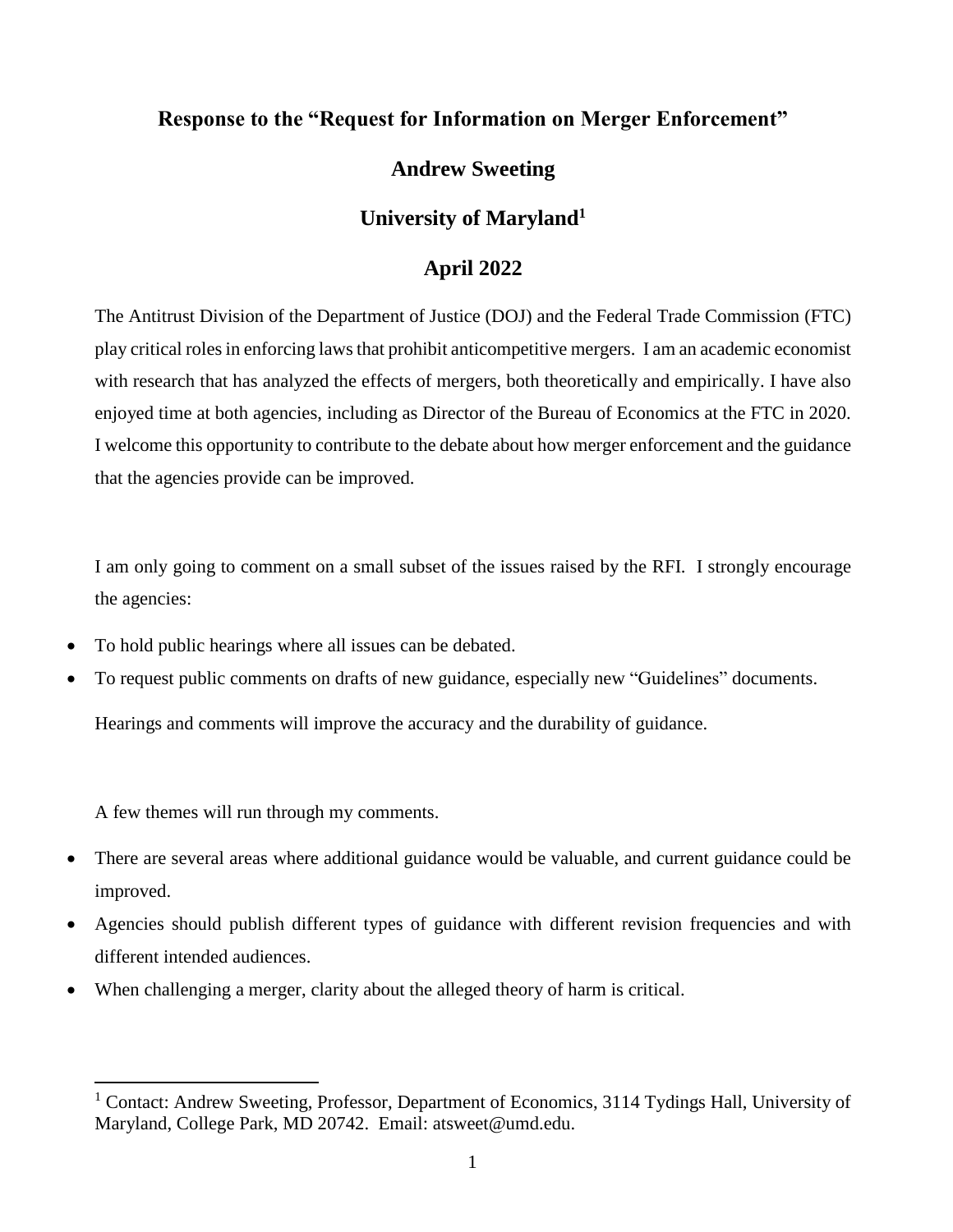- "Guidelines" should be high-level and largely non-technical documents that outline agencies' approach to analyzing mergers. They should explain the importance of different incentives and potential theories of harm, without being tied to particular analytical tools that may only quantify certain incentives. The strengths and weaknesses of different tools should be addressed in other types of guidance.
- The discussion of unilateral and coordinated effects in the 2010 Horizontal Merger Guidelines (HMG) is an incomplete characterization of incentives. This may lead, for example, to incorrect presumptions about the pass-through of efficiencies. The discussion of when considerations of post-merger entry or repositioning are relevant could also be improved.
- Mergers almost always involve uncertainties, for merging firms, their competitors and their customers, as well as agencies. These uncertainties can have implications for both merger analysis and postmerger competition, and should not be ignored.
- Merger analysis would be benefit from greater integration of the analysis of efficiencies and the economic analysis of competitive effects.

I have organized my comments as follows. Section I addresses the types of guidance that may be useful, and the specific role of "Guidelines". Section II describes what I see as the strengths and limitations of the discussion of incentives in the 2010 HMG and the 2020 Vertical Merger Guidelines (2020 VMG). Section III discusses efficiencies and pass-through of efficiencies, drawing on the material in Section II. Section IV discusses the treatment of entry as a possibility that may reduce concerns about anticompetitive effects. Section V briefly discusses two additional issues raised by the RFI that have not been addressed in earlier sections.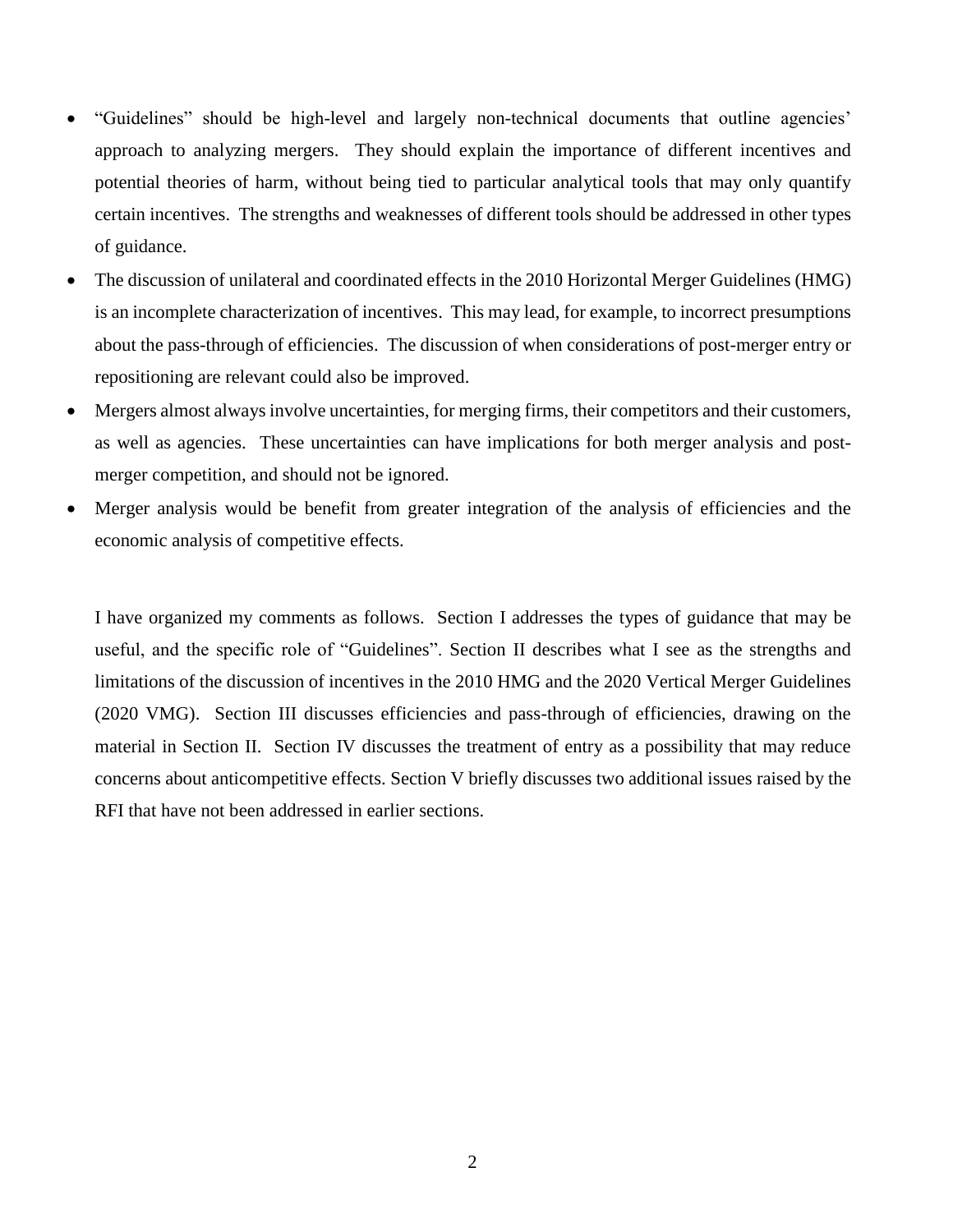### **I. Guidance And The Role of "Guidelines" (RFI Section 1)**

Agencies could potentially issue at least five types of guidance.

- a. "Explainers" intended to guide, at a fairly high-level and in a largely non-technical way, parties, outside counsel and the courts about the framework that agencies currently use to analyze mergers, the thresholds they use when making screening and enforcement decisions and how they are likely to argue cases that proceed to court based on accepted case law.
- b. More detailed guides to the issues that experts representing agencies or parties should be expected to address, and the analytical tools that they might use to address them.
- c. Summaries of the state of knowledge from past merger cases and the academic literature, and explanations for how this guides agency thinking. Courts could find these summaries useful when evaluating evidence.
- d. Indicators of how agencies believe that statutes and case law should be interpreted.
- e. Signals of agency priorities.

The RFI includes questions that seem relevant for guidance playing all of these roles. Guidance of these different forms would all be useful, but I sincerely hope that no-one is planning to include all of them in a single document, because doing so will create a great deal of confusion. The following comments relate to the content of different types of guidance that could be issued.

- "Guidelines" documents should be of type (a). I would suggest that the 2010 HMG went too far into trying to serve other types of roles. For example, as I will suggest below, the 2010 HMG tie discussion of competitive effects too closely to models of upwards pricing pressure and collusion, omitting other relevant incentives.
- When specifying HHI thresholds as the basis for presumptions about the net competitive effects of mergers, Guidelines should be clear what they are based on (a preferred model, empirical evidence about typical efficiencies or agency experience of levels of concentration at which other types of evidence of anticompetitive effects tend to be found).
- Guidance of types (b)-(e) would be very useful and should be published. It would broaden understanding of merger policy by researchers, promote informed research and reduce the entry barriers that exist to providing expert advice. The need for guidance is strengthened by how US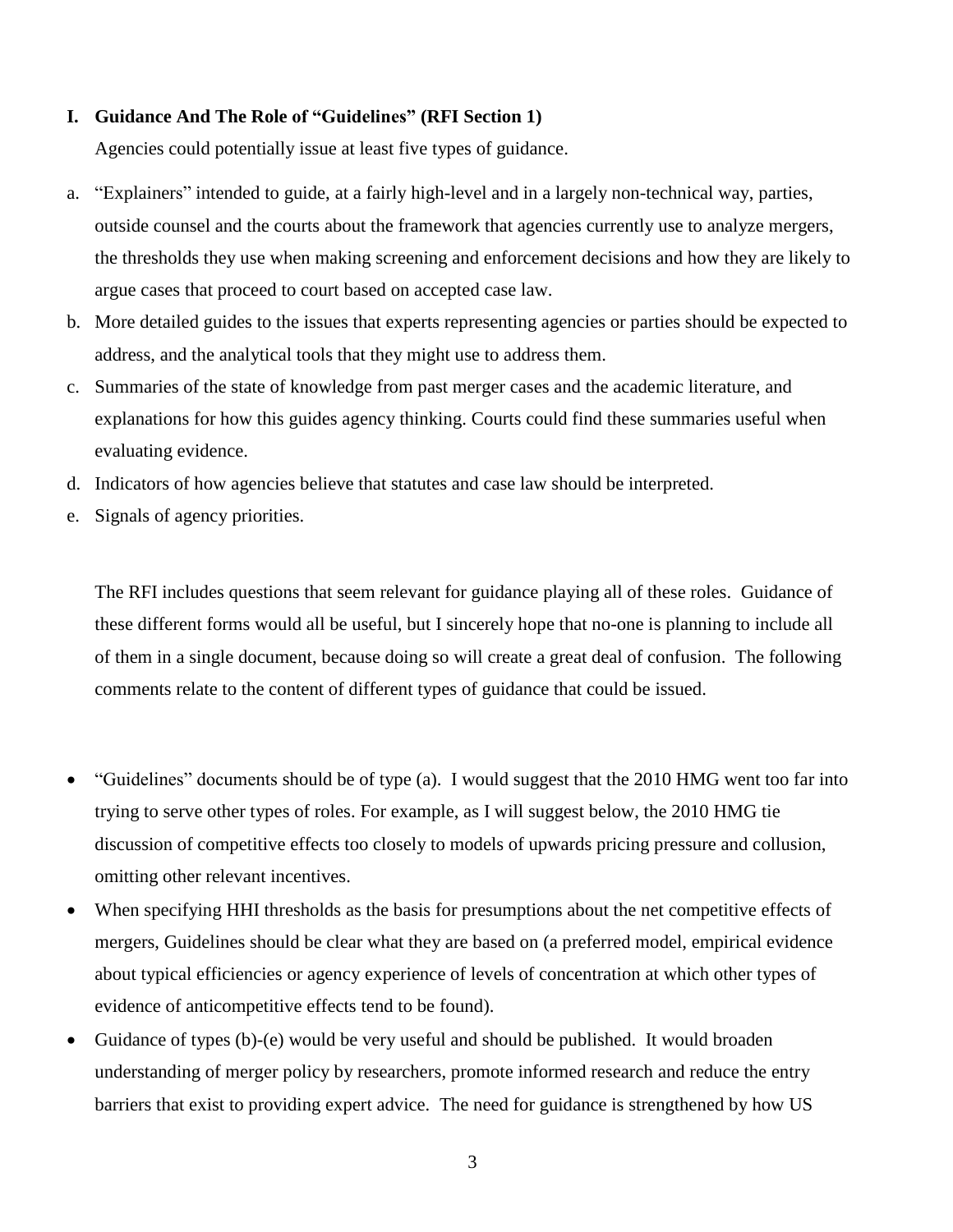agencies publish much less detailed case analyses than administrative merger review agencies, such as the UK's CMA.

- Publishing more guidance has to overcome the concern that publishing more could weaken an agency's position in future litigation. This risk may be real, but it must be set against the probability that, in the long-run, transparency will lead to higher quality analysis, better decision making and, possibly, more clearly reasoned case law.
- Guidance of type (b) would also help *within* the agencies. As an example, consider compensating marginal cost reductions (CMCRs). CMCRs are very useful measures of a type of anticompetitive unilateral incentive in horizontal mergers. They measure how much the marginal costs of the merging firms' products would need to fall (i.e., the required efficiencies) to offset the incentives that the merger creates to raise prices (due to the loss of competition) when rivals prices (or quantities) are held fixed. But CMCRs also have properties that are not intuitive. For example, it is not unusual for predicted CMCRs to be large (say 20%), even when the same behavioral assumptions predict price increases without efficiencies that are much smaller in percentage terms (say 3%). This disparity can lead non-economists within agencies to doubt the analysis. Public guidance that explains why this disparity can happen and why it should not be a concern would promote consistent decision making.
- Guidance of type (b) would also be suitable for seeking input on methods that the agencies are *developing* to address more novel but important theories of harm (for example, the possibility that some mergers may significantly reduce competition in labor markets, resulting in lower wages). In addition to the topics that I will mention below, guidance on the application of algorithms for market definition, guidance on when it is appropriate not to focus on the narrowest possible market, and when it is appropriate to define cluster markets could also be presented in type (b) guidance, with detailed examples to explain the often quite subtle differences in reasoning.
- Guidance of type (b) should also include discussions of how efficiencies are evaluated. In particular, the fact that agency efficiencies analysis will sometimes produce wide ranges of "likely" efficiencies, not all of which may meet the standard of being cognizable, and how these ranges will be interpreted, should be discussed. Approaches that parties could use to provide better evidence of efficiencies, including through the use of "clean rooms", should be described.
- Guidance of different forms should be updated with different frequencies. For example, technical guidance and reviews of the academic literature and learning from cases could be updated every one

4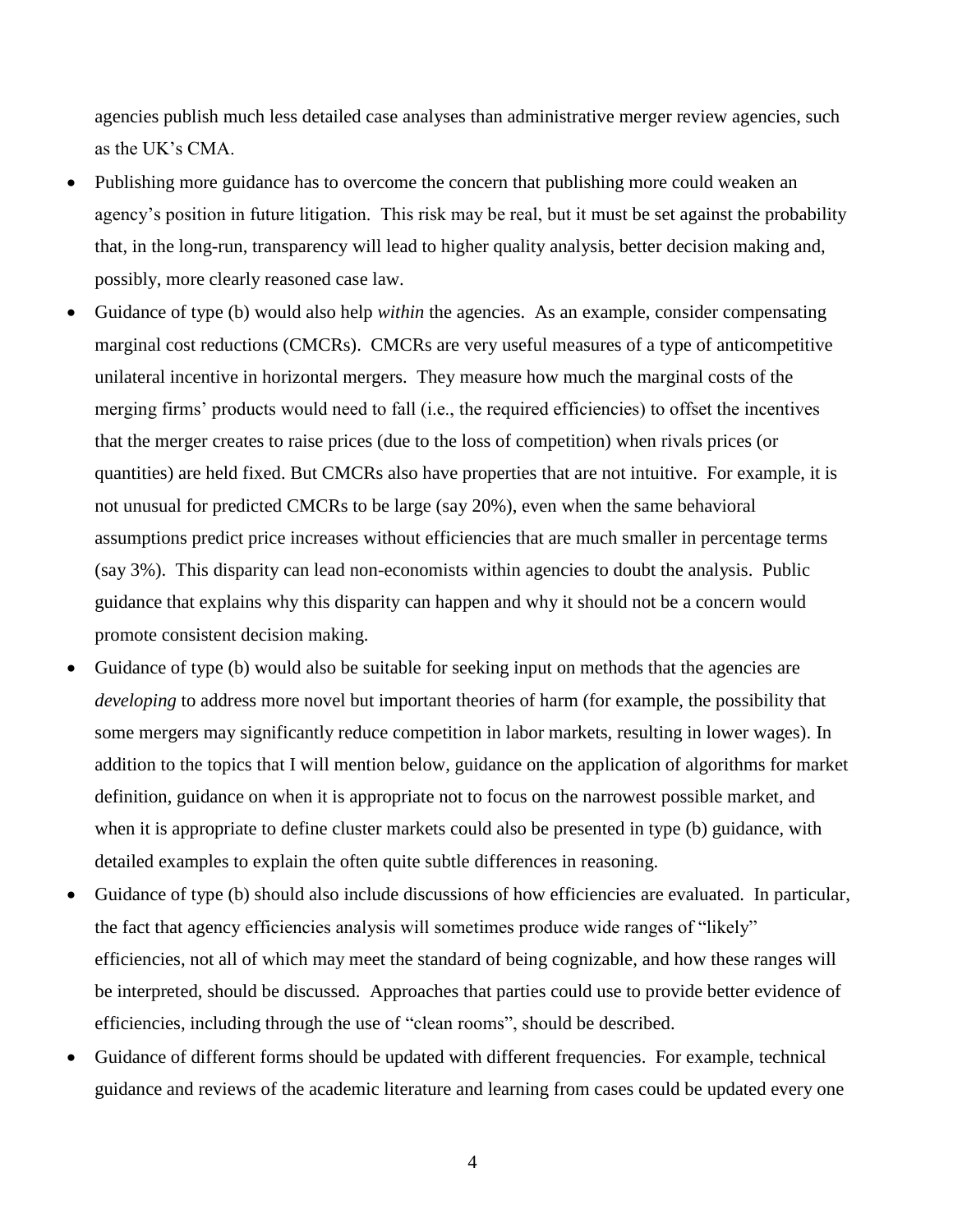or two years, reflecting new results in the literature, new methods and case experience. One would expect Guidelines to be revised less frequently.

• The purpose of the "Commentaries" should be re-considered. I use the Commentaries for teaching undergraduate economics students, but, even for this, they contain too little detail. For example, several transactions appearing in the 2020 vertical merger commentary involved settlements that imposed some type of restriction on the use of information. It is unclear what the restriction was intended to achieve in each case, why a restriction was agreed in some settlements and not others, how the restrictions worked, how they were monitored and whether the agency that was involved believes the restriction to have been successful. $2$ 

<sup>&</sup>lt;sup>2</sup>The  $2020$  Merger Remedies Manual (justice.gov) contains some additional information, but not much.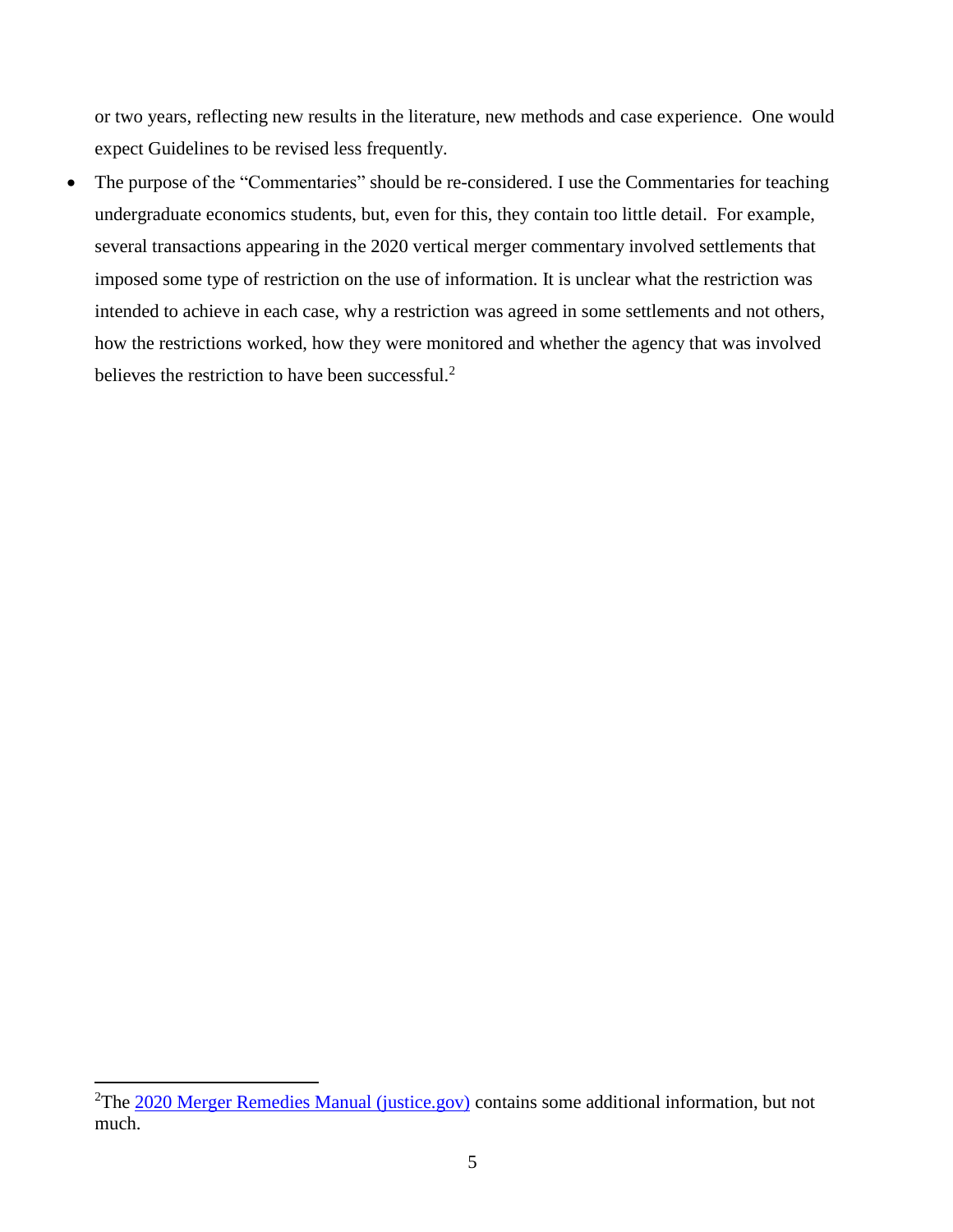#### **II. Economic Incentives And The Use of Models To Predict Effects (RFI Sections 1g, 2, 3 and 4)**

In merger analysis, economics plays at least two roles.

- a. It identifies firms' abilities and incentives. The 2020 VMG were written to emphasize this point. For example, a vertical merger may only give the merged firm the *ability* to exclude (foreclose) a downstream rival if that rival lacks adequate substitutes to the merged firm's supply, and the merged firm will only have *incentives* to foreclose the rival, or raise its costs, if this will cause enough of the rival's demand to be diverted to the merged firm's downstream division. Otherwise, the incentive to try to sell more upstream units through the rival may prevail. Identifying incentives is important because economists believe that, in the long-run, firms will tend to act in way that is consistent with their *net* incentives (i.e., they will choose actions that will increase their expected future profits) even if they do not do so immediately because swift changes in strategy are costly. The same approach can be applied to horizontal mergers. For example, a theory of harm might involve the incentive to raise prices through increased price discrimination, and one can then ask the extent to which the merged firm would have the ability to price discriminate (e.g., to identify different customer groups and prevent arbitrage), and the profitability of maintaining higher prices in the face of possible entry.
- b. The quantification of the likely effects of those incentives (for example, on prices or output) using calculations.

Some incentives are easier to capture in straightforward calculations. Academic research places a premium on tractability and the quantifiability of effects, so some incentives receive more attention. This does not mean that other incentives, when plausible and significant, should be ignored, just because they are less easily quantifiable. The following considerations relate to questions of incentives and effects.

A. **The Difference Between Horizontal And Vertical Mergers Is Best Understood In Terms Of Incentives.** RFI 1g. appears to suggest that a key distinction is identifying whether a merger is horizontal or vertical. A better framing would be to say that one must identify whether the theory of potential anticompetitive harm involves (i) a direct loss of competition (direct rivals now owned by a single firm), or (ii) an indirect mechanism (e.g., where control of another level of production allows and incentivizes a merged firm to place a rival in a less competitive position by increasing its costs). While many mergers can be described as both horizontal and vertical, because both parties are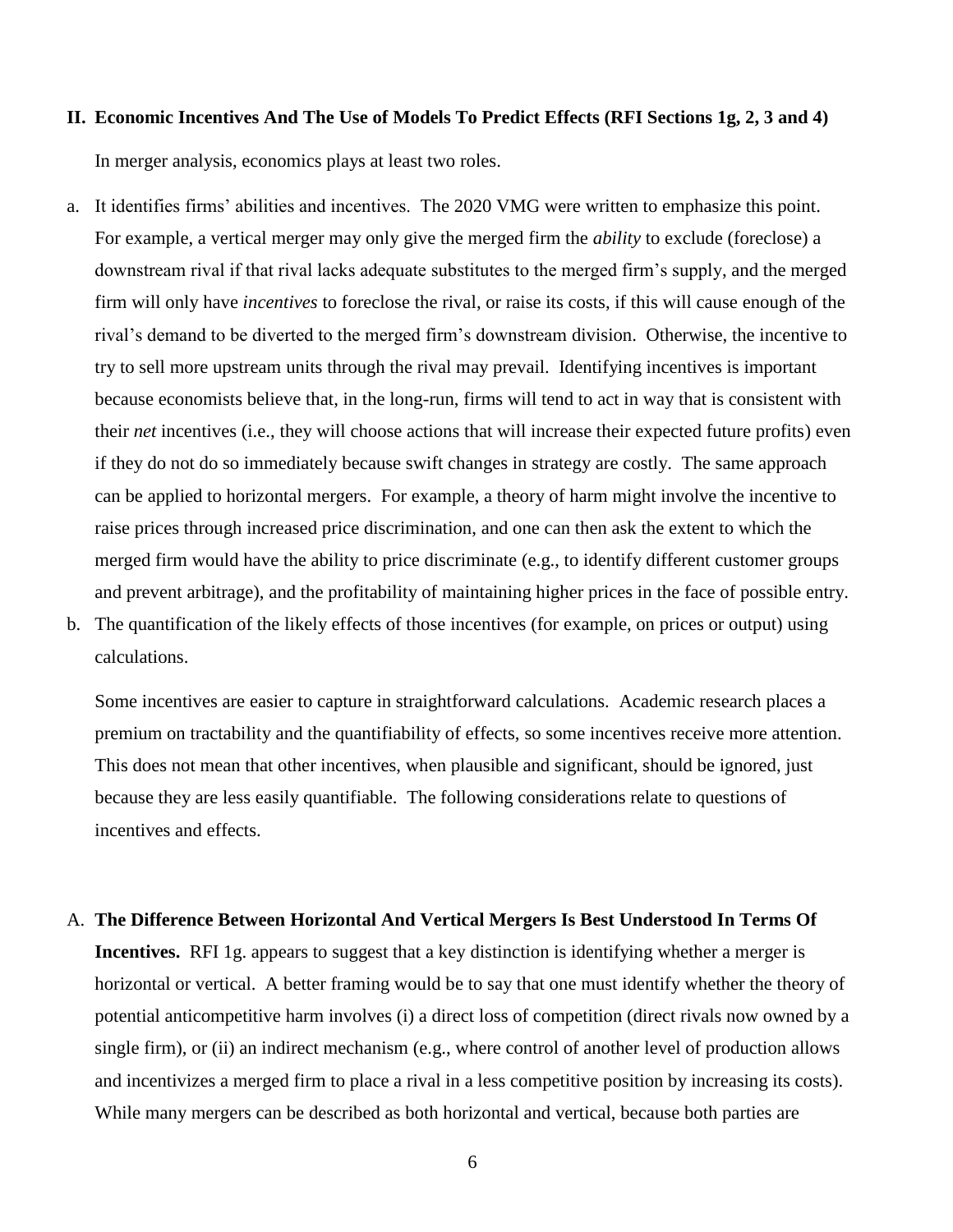already active at multiple levels of supply chains, it is important to clearly define the exact theory of harm to understand the types of evidence that will be relevant.

- B. **Focusing On Incentives Can Help To Clarify When Mergers, Including Certain Non-Horizontal Mergers, Should Be Presumed To Be Anti-Competitive.** It is natural to form a presumption that a merger is anti-competitive when a plausible anticompetitive theory of harm can be supported, and no plausible procompetitive theory can be identified.<sup>3</sup> For example, suppose that two firms compete in a market, and that one of them acquires a critical upstream supplier of its rival from which it does not currently source any of its own inputs and which it is not likely to buy from in the future. This is a so-called "diagonal" merger, and, as described, the merged firm is likely to have an anticompetitive incentive to raise its rivals' costs, but there is no clear theory for how the merger could generate procompetitive benefits. The theory of harm is indirect, but the fact that it is indirect does not mean that it cannot provide a sound basis for concluding that the merger may substantially harm competition in the downstream market. However, in the *Sabre* case, the DOJ chose to frame a merger that, to me, appears to have followed this fact pattern quite closely as a horizontal merger, involving a direct loss of competition, an approach which required a market definition that the district court ultimately found unconvincing.<sup>4</sup>
- C. **Unilateral And Coordinated Effects.** The framing of anticompetitive theories of harm in the 2010 HMG suggests that it is sufficient to focus on two types of "effects". For simplicity, I will focus on the discussion of these effects in differentiated product markets.
- a. The incentive of the parties to change their prices (or "quality") when the prices of rivals are held fixed. These are described as "unilateral effects". These are quantified using either pricing pressure calculations, which literally treat rivals' prices as fixed, or merger simulations, which look at the equilibrium effects when all rivals can change their prices, but each firm is optimizing its prices treating rivals' prices as fixed (the "static Nash" assumption); and,

 $3$  In contrast, the structural presumption implied by the concentration thresholds in the 2010 HMG is not based on saying that no procompetitive incentive exists, but, it seems, on a view that when concentration is sufficiently high, anticompetitive incentives are likely to dominate procompetitive ones.

<sup>&</sup>lt;sup>4</sup> Sabre was attempting to buy Farelogix, a firm that can be viewed as an input supplier to airlines that wanted to self-supply some or all of the services that they would otherwise buy from global distribution services, such as Sabre. See the discussion in Sweeting and Corus (2021).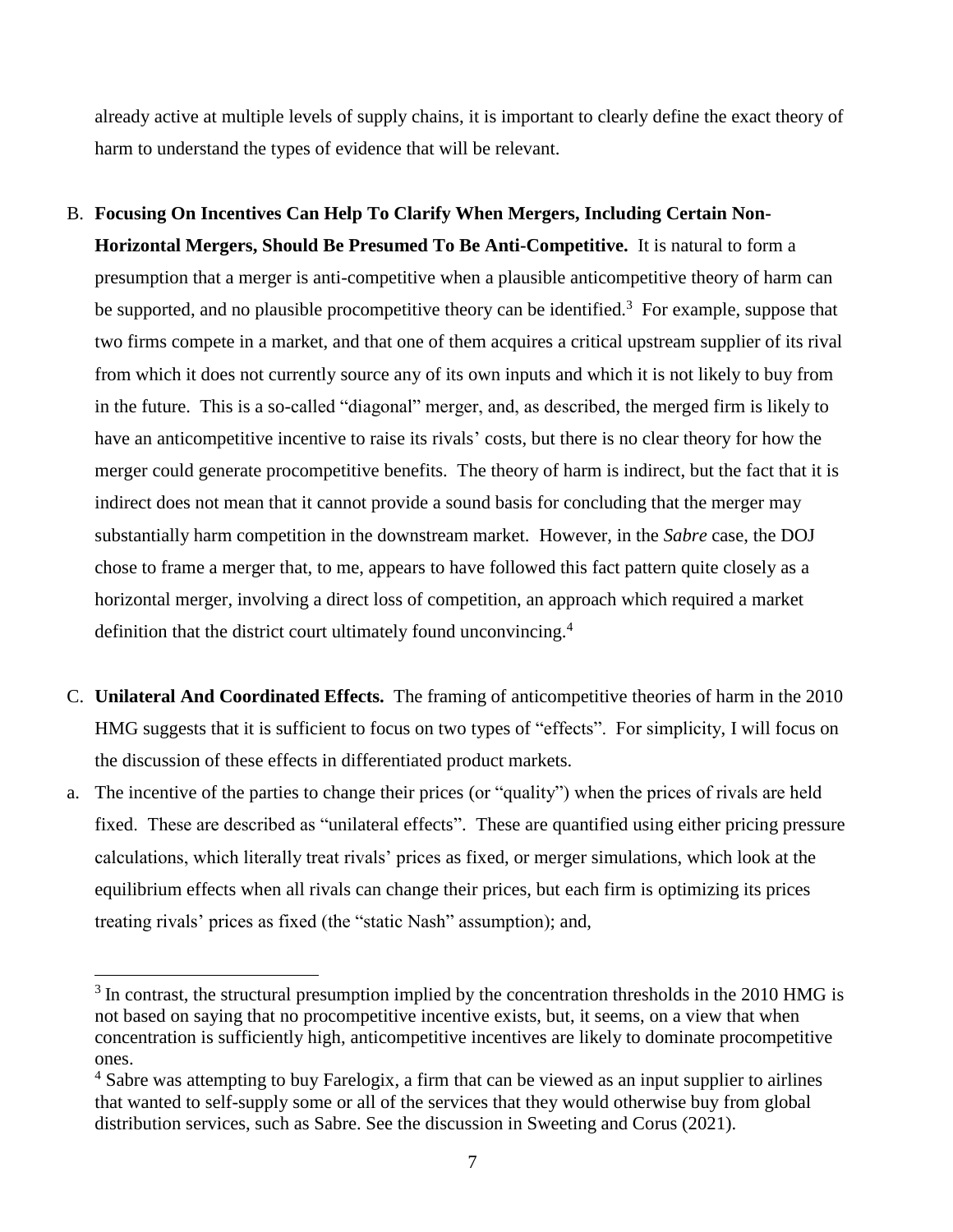b. The incentives of the parties and their rivals to "collude", either in a cartel or tacitly. These are described as "coordinated effects". The key feature of collusion is that firms raise prices above the levels that would maximize their short-run profits taking the prices of rivals as given, because they *fear punishments where rivals will qualitatively change their behavior* (e.g., return to "Nash" pricing forever). The potential for coordinated effects is often considered in the light of checklists for industry characteristics (e.g., the transparency of pricing) that are believed to make collusion easier to sustain.

While the focus on models of static Nash competition and collusion is consistent with the way that we teach basic Industrial Organization to undergraduates, this characterization of incentives is **clearly** not exhaustive. Specifically, sophisticated firms are likely to consider the reactions of rivals (and maybe the reactions of their own suppliers and the suppliers of rivals) even when they are not threatened by rivals' qualitatively changing their behavior/punishing. Many plausible features of the real-world (e.g., costs of changing prices, asynchronous price setting, uncertainties about aspects of rivals' costs or demand) will lead to **any** rational price or quantity-setting strategy having dynamic elements.<sup>5</sup> Firms may also structure themselves, maybe because of the way that internal incentives will combine with competition to affect prices and profits, in a way that is not consistent with static profit-maximizing assumptions. For example, many firms that engage in "revenue management" use heuristics that appear difficult to rationalize if they are maximizing profits taking the prices of rivals as given (Hortaçsu et al., 2021).

Academics may assume away these types of dynamic incentives and strategic effects to preserve tractability, but these incentives may matter in the types of concentrated oligopolies where mergers are often subject to scrutiny. Dynamic incentives may themselves become more important after a merger.

The maintained assumption in how the 2010 HMG and 2020 VMG are framed appears to be that the effects of dynamic incentives must be too small to really matter. In two recent academic papers, I have explored how dynamic considerations could affect post-merger pricing, finding them to be

<sup>5</sup> For example, the pioneering work of Nobel Prize winning economists Maskin and Tirole (1988a) on Markov Perfect equilibria shows that, for example, asynchronous timing of price-setting can raise prices above static Nash levels significantly. However, the implications of this type of logic for mergers has received very little attention.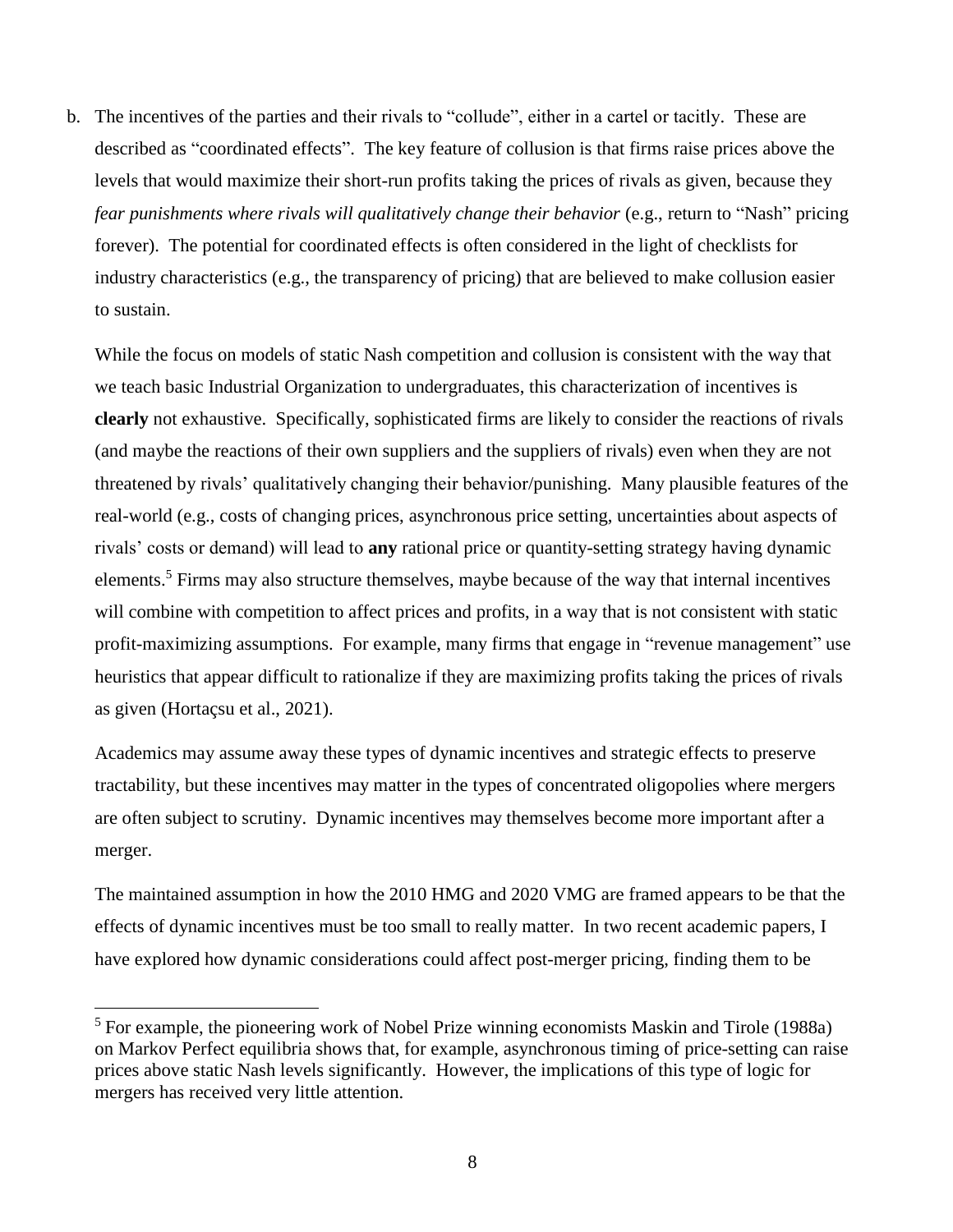quantitatively important given empirically relevant parameters. The papers are attached to my submission, but I will summarize their logic here. **Note that, while in the examples discussed below, dynamic considerations will tend to raise prices, it is not necessarily the case that dynamic incentives will always push in this direction.** Indeed, this is an important difference from product market collusion which will always tend to make consumers worse off**.** For example, if firms set quantities, rather than prices, dynamic incentives will often tend to lead firms producing more because this may cause their rivals to reduce their output (Maskin and Tirole (1988b), Mester (1992)). In on-going work in a quantity-setting game, I am also finding that these incentives, that lower prices, can become significantly stronger after a merger.

In Sweeting, Tao and Yao (2022, STY hereafter), we consider a model where oligopolists set prices for differentiated products and each oligopolist has some private information about the level of its marginal costs (i.e., a firm knows its true marginal cost, but rivals do not). A firm's price can therefore act a signal of its marginal cost, and, when marginal costs are positively serially correlated (e.g., a higher marginal cost this quarter implies that a higher marginal cost in the next quarter is more likely), a firm's current price also provides rivals with a signal of what prices the firm is likely to set in the future. When a higher price will tend to lead rivals wanting to set higher prices, this dynamic can lead to higher equilibrium prices. For current purposes, our key findings are that (i) the incentive of *both merging and non-merging* firms to raise their prices in order to raise rivals' future prices increases after a horizontal merger, and, (ii) for plausible parameters, this can lead to postmerger price increases that are at least several percentage points higher than a static Nash model would predict. Note, however, that the strategies of firms are not "collusive" in the way that collusion or coordinated effects is usually understood: these price increases are sustained without threats of price wars or qualitative changes in rivals' behavior.

In Sweeting, Leccese and Tao (2022, SLT hereafter), we consider a model where there is complete information about marginal costs before a merger, but a merger can create a marginal cost efficiency, the exact value of which is private information to the merged firm.<sup>6</sup> Ex-ante, rivals only know that the efficiency will lie within some range, but they can make further inferences about the realized efficiency from the merged firm's prices. We show that it will often be possible to sustain

 $6$  In independent work, Harrington (2021) provides a simple horizontal merger example that makes the same point. SLT show that the effects can be quantitatively important realistic demand and supply assumptions and may also limit the pass-through of EDM in vertical mergers.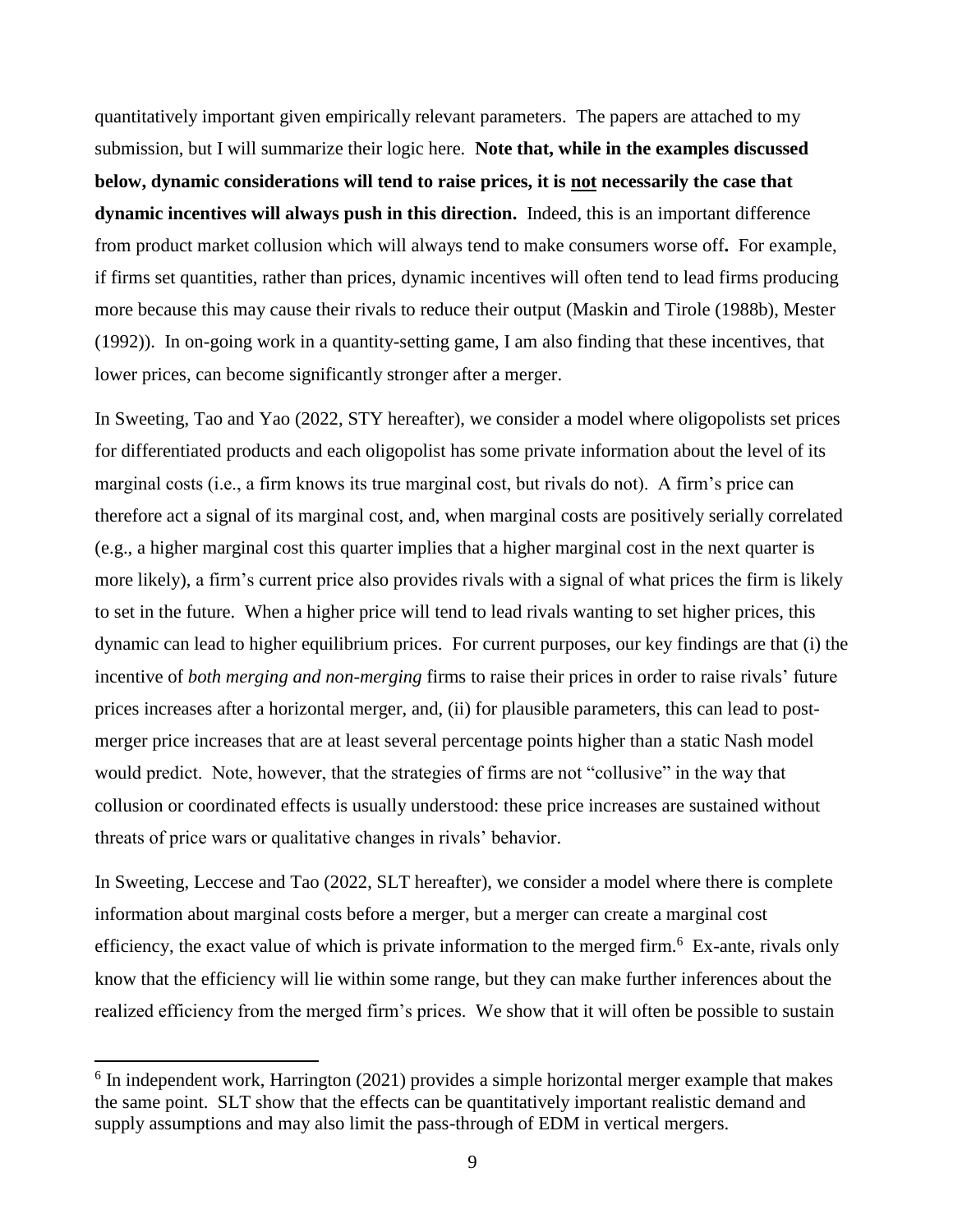an equilibrium where the merged firm always prices as if the smallest possible efficiency (i.e., the one at the lower bound of the range of efficiencies) has been realized, even if its marginal costs have actually fallen by a much larger amount. Such equilibria can exist even when the range of possible synergies is quite large. For instance, we provide examples, using the beer demand system of Miller and Weinberg (2017), where a firm that benefits from a synergy that is much larger than the "compensating marginal cost reduction" predicted by standard calculations, that assume complete information, will price as if there is no synergy at all.

We also provide examples (and we are in the process of developing additional examples where there are both raising rivals' costs and EDM incentives) where similar logic leads to the smallest possible level of EDM being passed through to consumers in a vertical transaction when there is upstream and downstream oligopoly. Once again, it is important to emphasize that behavior in our model is not "collusive" and so is not captured by discussions of coordinated effects in the existing Guidelines: in particular, rivals of the merged firm always set prices that are static best responses to the prices that they expect the merged firm to set.

There is also suggestive empirical evidence that the models we develop have some empirical relevance. In particular, we look at changes in transportation cost pass-through after the Miller-Coors joint venture that affected the brewing industry. This is an interesting example because documented post-merger price increases have been interpreted as reflecting collusion (Miller and Weinberg (2017)**,** Miller, Sheu and Weinberg (2021)). We show that there are changes in cost passthrough that are inconsistent with both static Nash and standard models of collusive conduct, but which are consistent with our models.<sup>7</sup>

I would also note that while the leading models discussed in STY and SLT assume asymmetries of information about marginal costs, this is not the only way to construct models that give similar implications. As one example, uncertainty about other aspects of the profit function (e.g., demand, or how much weight managers place on revenues rather than profits) can give the same implications.

 $\ddot{\phantom{a}}$ 

<sup>&</sup>lt;sup>7</sup> Whether one views the empirical results as being more consistent with the model in SLT or the model in STY depends on how one views coefficients that are statistically significant in some, but not all, specifications. Coefficients that are always significant can be used to reject the predictions of static Nash and tacit collusion models.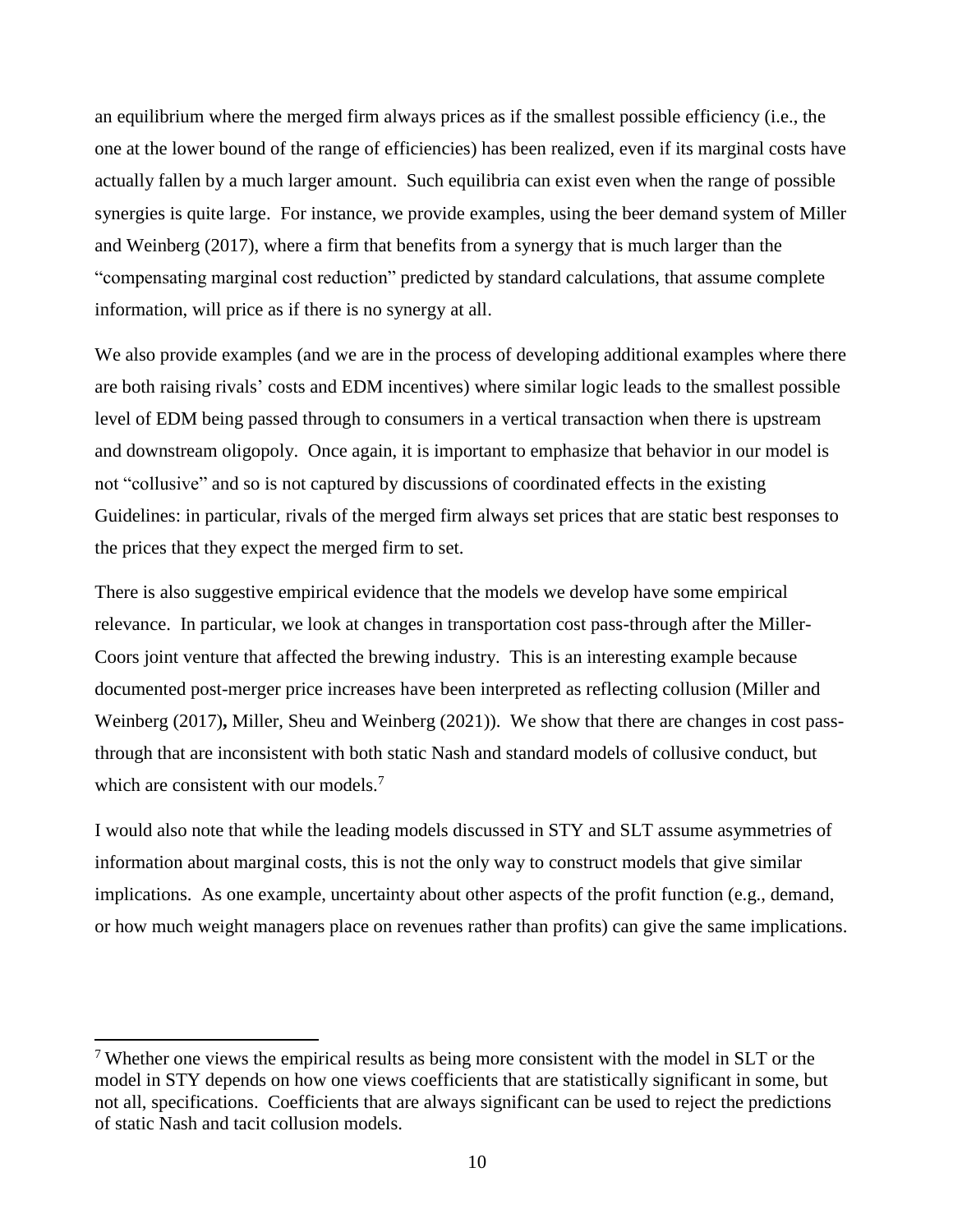Or, firms may choose to structure themselves in order to achieve a rate of cost or efficiency passthrough that, as a result of oligopoly interactions, will ultimately raise profits.<sup>8</sup>

Section III will make a suggestion for how the insights of SLT can be incorporated into analysis of the pass-through of efficiencies. While this line of research is clearly too nascent to be explicitly incorporated into a "Guidelines" document, it is very important that Guidelines should not foreclose considering non-collusive dynamic incentives when other evidence (e.g., company documents that evaluate alternative pricing strategies or the organization of the firm) suggest that firms consider how the reactions of their rivals will affect the profitability of price or quantity changes. I would make the following suggestions for appropriate language in the Guidelines.

- a. Current language refers to "unilateral effects" and "coordinated effects". I would change language to "static incentives" and "dynamic incentives". The emphasis on incentives would be helpful because it does not tie the discussion to the subset of models where "effects" are most easily calculated.<sup>9</sup> The focus on incentives would also help to integrate the discussion of horizontal/direct and non-horizontal/indirect theories of harm.
- b. The static incentives discussion should contain most of the existing discussion of unilateral effects, while being clear that some calculations assume that rivals' prices are really held fixed, while others allow rivals' prices to change, but under the behavioral assumption that firms choose their optimal prices treating rivals' prices as given. Technical guidance would explain how these two approaches (roughly pricing pressure and merger simulations) relate to each other.
- c. The dynamic incentives discussion should be written to recognize that many additional incentives can be introduced when rivals recognize their strategic interdependence. Collusive incentives provide *one example* of dynamic considerations, although there is little empirical evidence on whether the type of tacit collusion described in textbooks is a widespread phenomenon, compared to other types of dynamic competition. The discussion of dynamic incentives should be clear that noncollusive dynamic incentives can raise or lower prices, relative to a static model, depending on facts that will be industry-specific, and possibly merger-specific.

<sup>&</sup>lt;sup>8</sup> For example, a merged firm may be able to set the incentives of its downstream division so that it achieves the most profitable rate of pass-through of EDM, which, under some circumstances, may be different to the rate which would be most profitable when the prices of downstream rivals are held fixed.

<sup>&</sup>lt;sup>9</sup> One might also write "effects of static incentives" or "effects of dynamic incentives".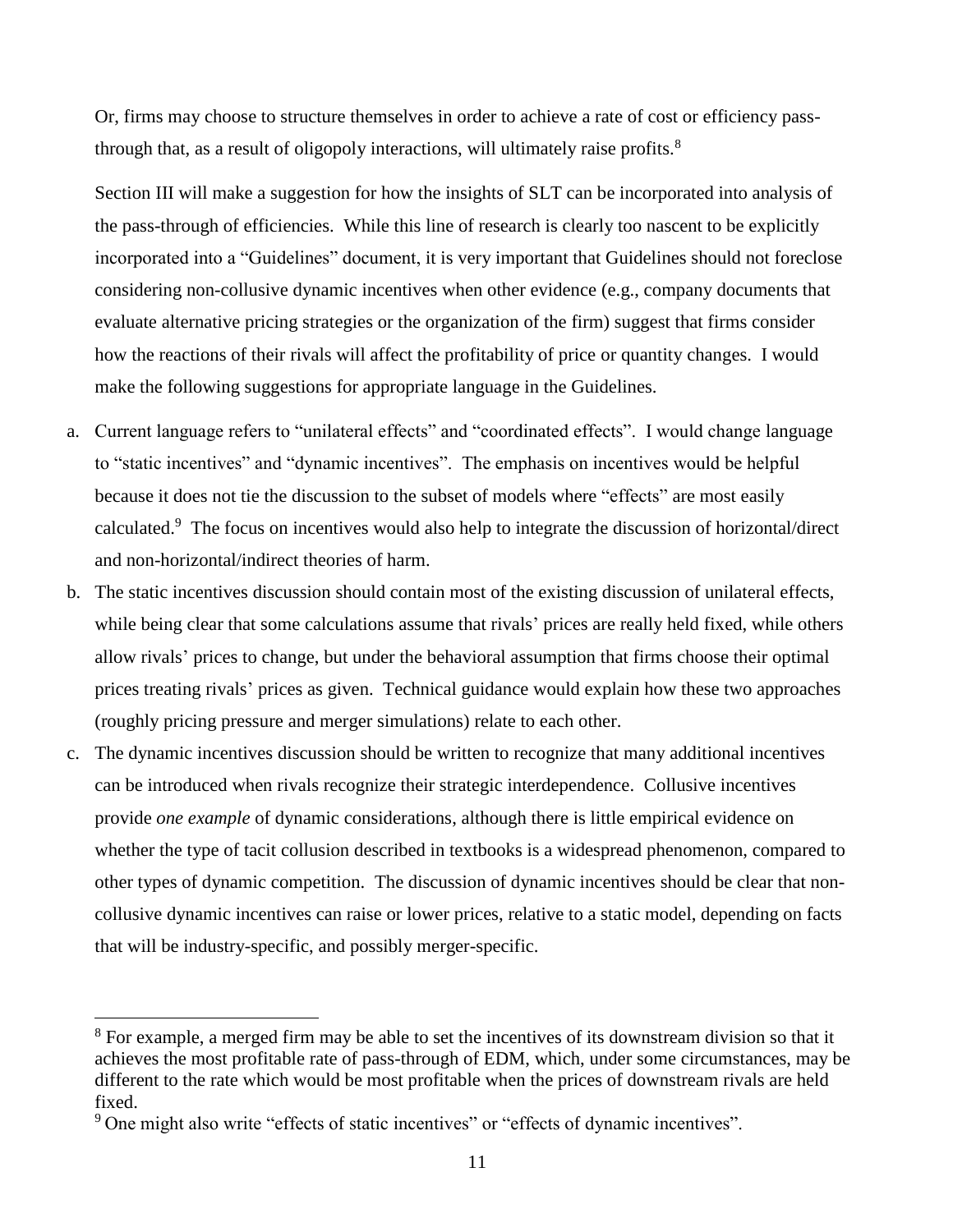d. It should be acknowledged that dynamic incentives can be especially relevant for evaluating the likely pass-through of efficiencies, especially when the level of efficiencies is uncertain. As I discuss below, it is important to focus on what is really profitable, which is the basis of incentives, rather than what is implied by a convenient first-order condition.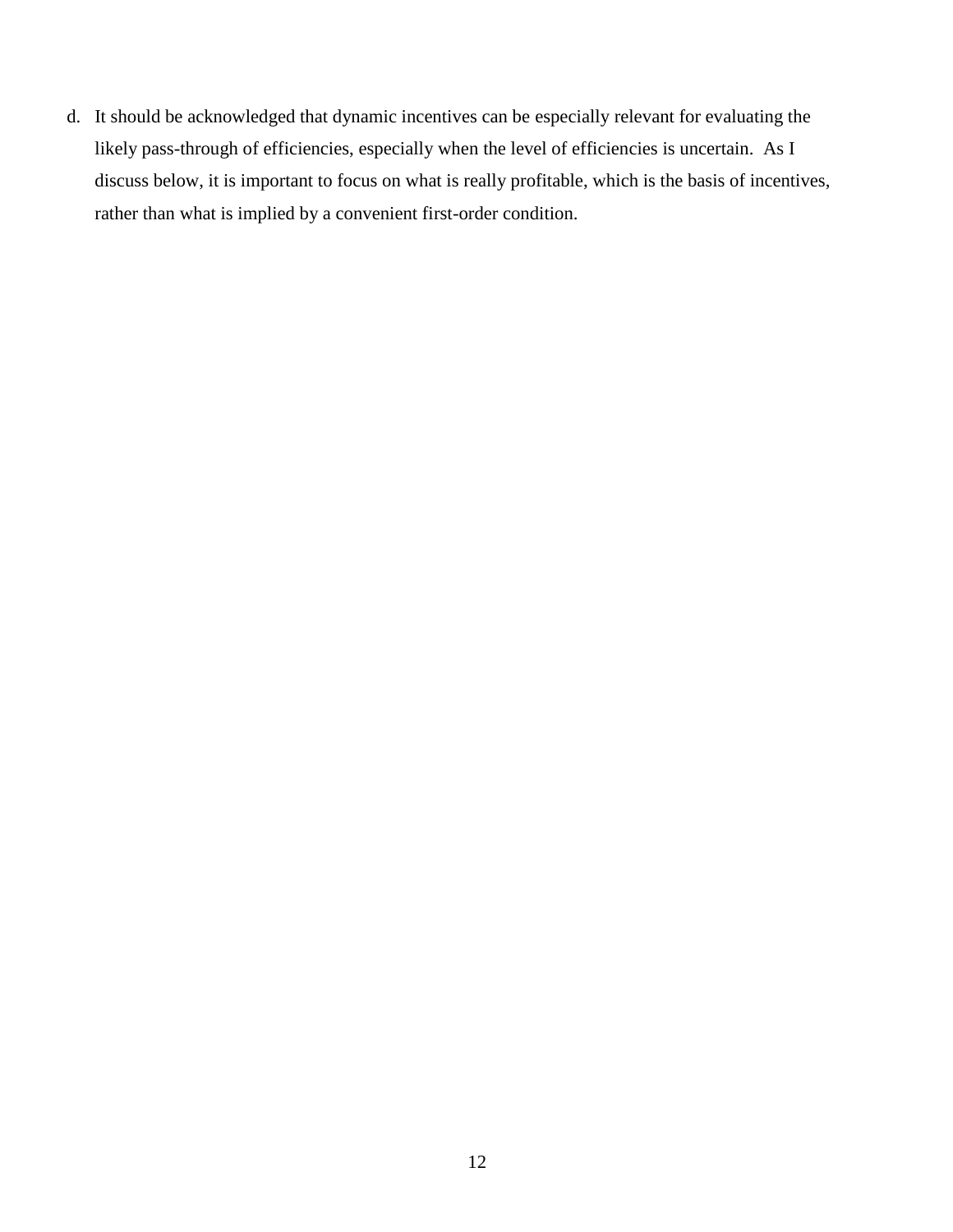### **III.Efficiencies (RFI Section 14)**

 $\overline{a}$ 

Evaluating efficiencies, and their effects, is crucial to many enforcement decisions, as, in both horizontal and non-horizontal mergers, both procompetitive (i.e., efficiencies-based) and anticompetitive theories often have some plausibility. I begin with some broad comments before discussing the question of what we should assume about the pass-through of efficiencies. In general, I believe that there is considerable scope to (i) provide parties and researchers with more guidance about how efficiencies are analyzed, and (ii) to integrate the analysis of efficiencies, which is typically performed by non-economists, into the economic analysis of the likely effects of a merger.

A. **What Do We Know About The Realization Of Efficiencies?** A small but growing empirical literature has tried to assess whether mergers are followed by decreases in costs or increases in productivity at either acquiring or acquired plants (e.g., Haynes and Thompson (1999), Groff, Lien and Su (2007), Braguinsky et al. (2015), Blonigen and Pierce (2016), Kulick (2017), Grieco, Pinkse and Slade (2018), Walia and Boudreaux (2019) and Yan et al. (2019)). This literature applies methods that have been used in "merger retrospectives" looking at prices to productivity measures. This literature faces several challenges that are common to the price literature: for example, (i) the need to identify "control" groups of plants to which productivity changes at the merging plants can be compared, and, (ii) the possibility that mergers are endogenous and, in particular, may reflect anticipated productivity changes. Additional challenges come from how data on productivity and costs is often more aggregated (across cost categories, products and time) than price data, making it hard to detect the effect of a single transaction on marginal or variable costs with confidence.

While other experts would disagree (e.g., Rose and Sallet (2019)), my interpretation of this literature is that the most common finding is that mergers do realize significant efficiencies, i.e., they tend to raise productivity at either acquired or acquiring plants.<sup>10</sup> The agencies should do all that they can to promote further research in this area, including requiring parties to make post-merger cost data available to agency researchers.

<sup>&</sup>lt;sup>10</sup> The cross-industry study of Blonigen and Pierce (2016) does not find systematic evidence of efficiencies, whereas studies that have focused on specific industries in more detail have typically found evidence of post-merger efficiencies. However, both types of studies face the limitations listed above.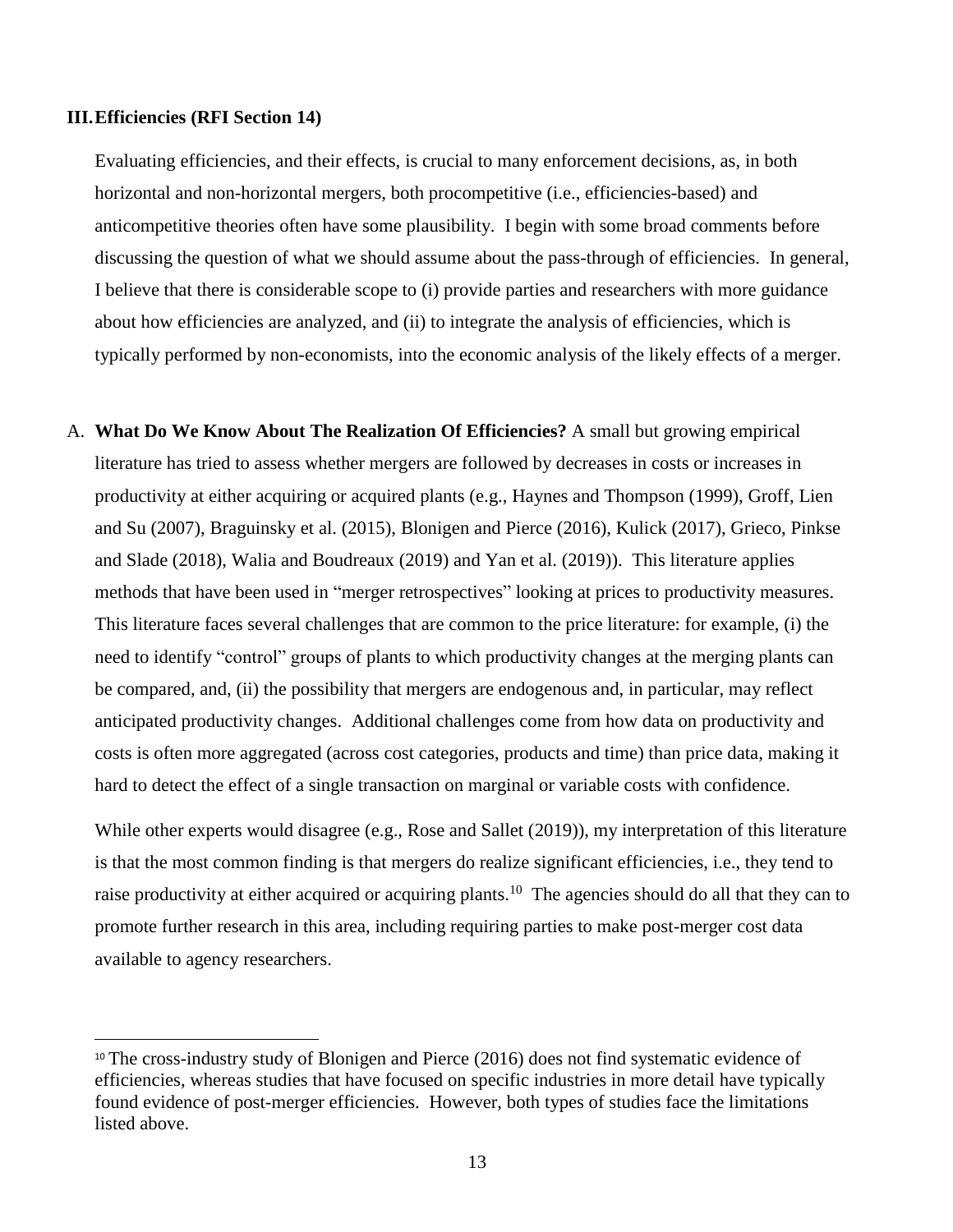However, note that, under a consumer welfare standard, crediting procompetitive theories of mergers when the potential for anticompetitive harm exists usually requires both that efficiencies are realized and that the benefits of those efficiencies are passed through, in some way, to customers.

#### B. **Recognize That The EDM** *Incentive* **Applies More Broadly Than Upstream Monopoly-**

**Downstream Monopoly Vertical Mergers.** When withdrawing support for the 2020 VMG, the Commission majority suggested that the *theory* of the elimination of double marginalization only applies in cases where an upstream monopolist and a downstream monopolist merge. This is clearly incorrect: a supply-chain merger, or a merger of complements, will create an *incentive* to lower downstream prices whenever there are margins at both levels, including when the firms have competitors. It would be more accurate to say that in the upstream monopolist-downstream monopolist case, EDM is the *only* incentive relevant after the merger, so we can be quite confident that firms will act on it and pass-through the benefit in the way a static model predicts. However, when there is oligopoly at one or both levels, other incentives may exist that may offset the incentive to pass-through EDM.

C. **Evidence For Cognizable And Likely Efficiencies.** It is sometimes suggested that parties should bear more of the burden of proving that efficiencies will be realized. The feasibility of this suggestion should be considered in light of the fact that merging parties cannot share detailed cost information before the merger is consummated. This may make it difficult or impossible for management to make precise claims about efficiencies. Parties may be able to provide additional evidence using "clean rooms" that are staffed by consultants, and guidance could usefully explain the types of evidence that clean rooms can produce and the types of work that firms may need to do when agreeing a transaction in order to facilitate timely review of efficiencies claims. More technical guidance could also provide more discussion of the types of questions that efficiencies analysis will ask. For example, it may not be sufficient to claim that transportation costs can be reduced by re-allocating production or distribution across plants or warehouses. Instead, the parties should be able to show that they will have incentives to spend whatever fixed costs are needed to achieve this re-allocation and that, in practice, they do make this type of re-allocation decision in the normal course.

14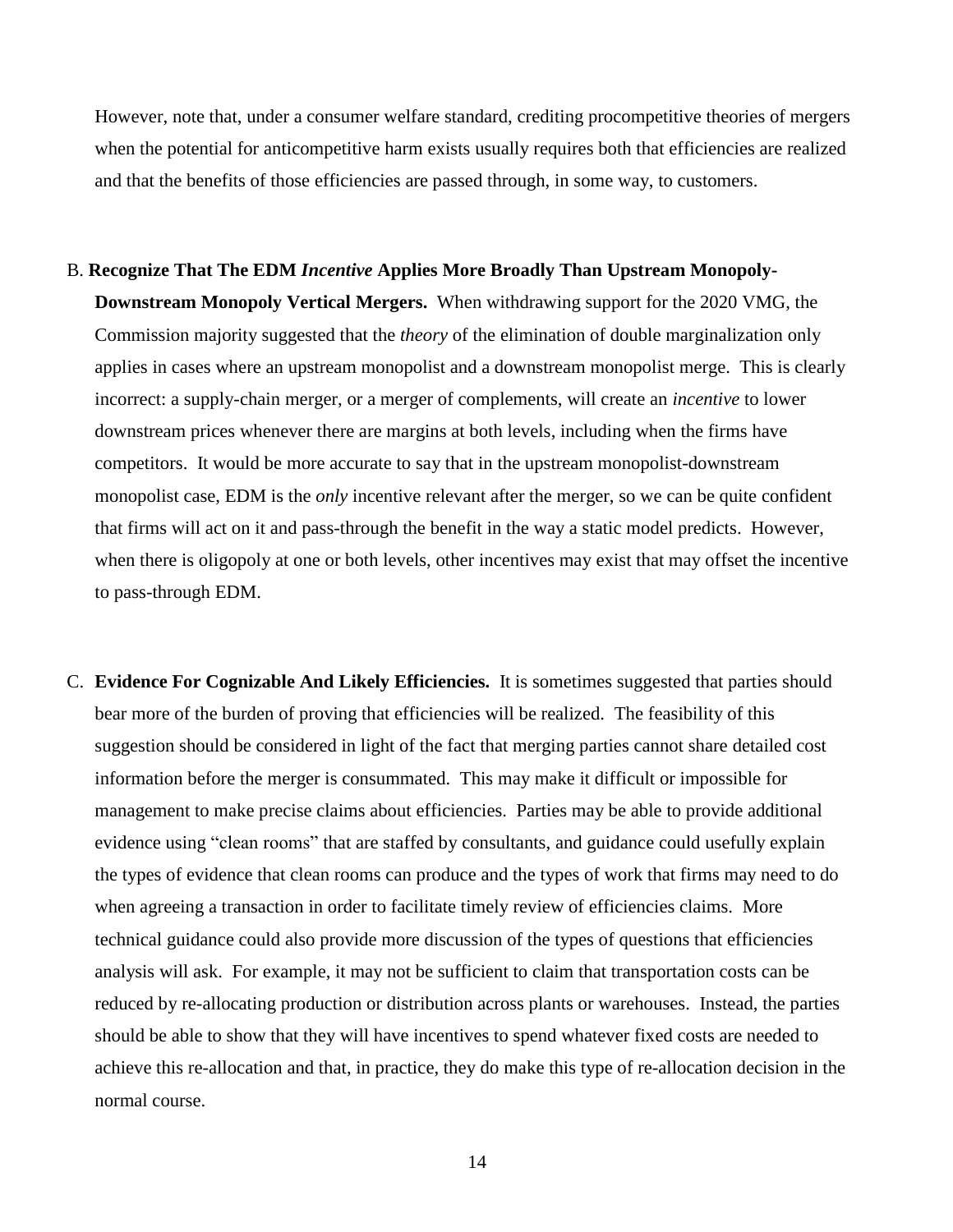- D. **Be Clear About How Alternative Methods For Achieving Efficiencies Are Evaluated.** One of the criteria for an efficiency to be cognizable is that it should not be achievable by means other than the merger. It is often suggested that firms could achieve some types of efficiency, including EDM, using suitable contracts. This may be true, but it should also be recognized that contracts could also be used to achieve anticompetitive objectives, such as raising rivals' costs.
- E. **Out Of Market Efficiencies.** The Agencies believe that they have discretion when crediting "out of market" efficiencies, i.e., efficiencies that can very likely only be realized with the merger, but which will not create procompetitive benefits in a market where the merger is expected to generate anticompetitive effects. Guidance about the principles that affect this use of discretion would be valuable.
- F. **Uncertainty And The Pass-Through of Efficiencies.** The discussion in Section II has already indicated that dynamic considerations can affect the pass-through of efficiencies, when pass-through is expected to affect the prices that rivals set. It is particularly easy to write down a model that predicts limited pass-through when firms set prices and the level of efficiencies is uncertain (i.e., rivals, as well as the agency, do not know how much marginal costs have fallen or the exact size of one of the margins that may be eliminated). A number of considerations follow from recognizing that uncertainty is a common feature of mergers.
- (a) What is an agency's approach to uncertainty about the size of efficiencies? Even when they assume that realized efficiencies will be passed through, my perception is that agencies tend to be quite "risk averse" in the sense of only crediting efficiencies that are close to certain. But it is unclear to me that, in many industries, customers themselves would be so risk averse. If agencies do believe a more risk averse attitude is appropriate, they should explain the extent of this risk aversion and its basis.
- (b) On the other hand, as suggested in Section II, uncertainty about the realization of efficiencies can affect pass-through of efficiencies after both horizontal and vertical mergers. As noted above, if, *once a merger is completed*, rivals do not how much the merged firm's marginal costs have fallen, it is straightforward to construct a model of firm behavior where, when firms set prices, the benefits of only some share (and possibly none) of the realized reduction is passed through to consumers,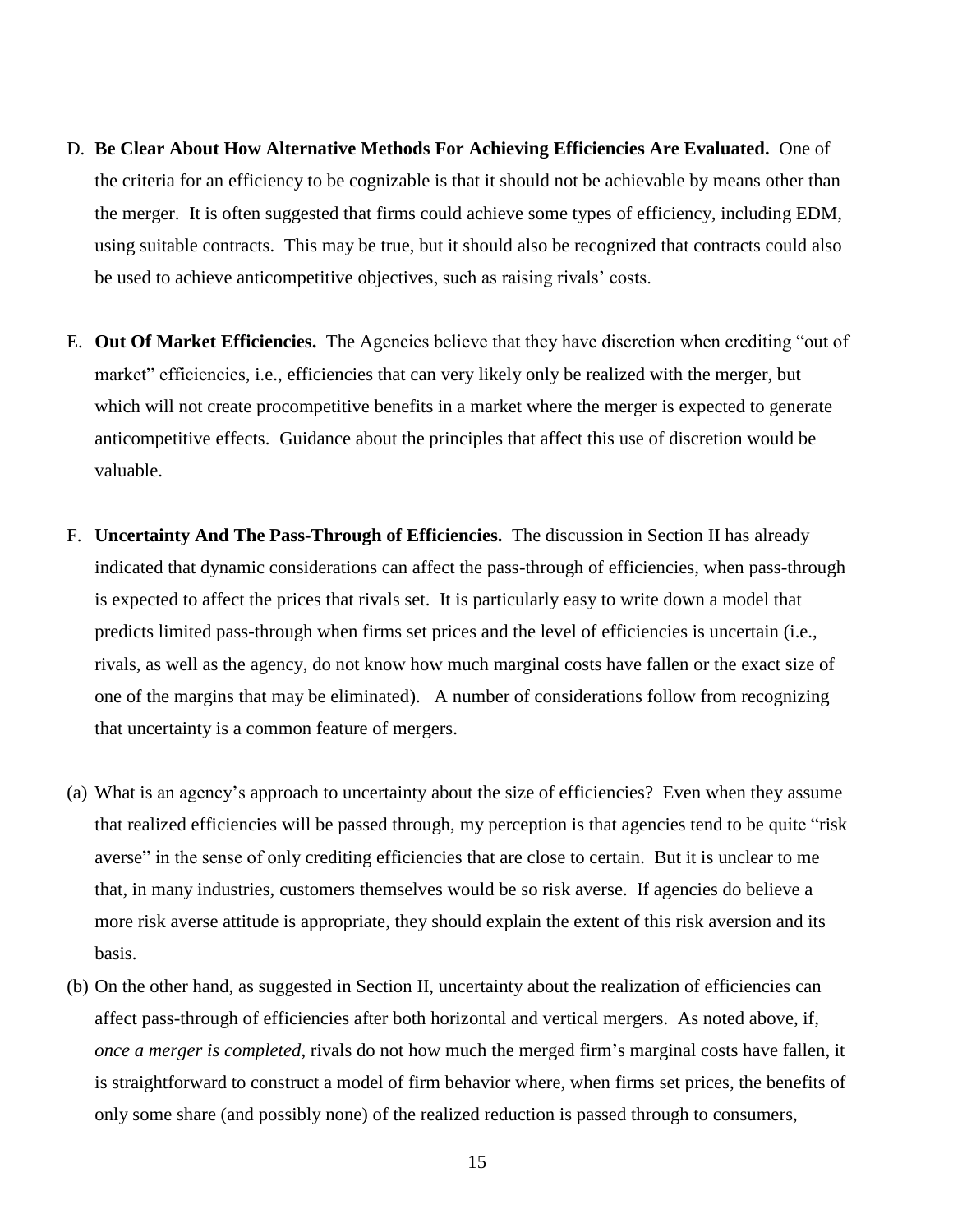because the merged firm anticipates that more complete pass-through would cause rivals' prices to fall.

It is fairly straightforward to incorporate this type of consideration into the analysis, under an additional assumption. Consider the following stylized horizontal merger example. Suppose that, using standard (i.e., static Nash type) calculations, agency economists calculate that the merged firm's marginal costs would have to fall by 8% to offset anticompetitive effects. Agency financial analysts assess a range of 4-9% for likely efficiencies, and, as the additional assumption, suppose that rivals, who, in practice, are not likely to have much better information than the financial analysts, share this view. Using a conventional analysis, the merger might well not be challenged on the basis that there is a reasonable probability that the efficiencies will be large enough to prevent at least substantial anticompetitive effects. But this presumes that efficiencies in the higher part of the likely range will be passed through in the same way as efficiencies at the lower end. Instead, agency economists, using calculations of rivals' "best response pricing functions" that they already calculate when doing merger simulations, can assess whether if the merged firm benefits from an 8% marginal cost reduction, it will make higher variable profits if it (i) passes through this synergy (and rivals best respond to it doing so) or it (ii) prices as if it only has a 4% marginal cost reduction (and rivals best respond to this). If variable profits are higher in (ii) than in (i) (i.e., there is an incentive not to pass-through), then it may be appropriate to require the parties to provide additional evidence that they really do plan to pass-through the largest plausible efficiencies (e.g., the merged firm has credible commitments to expand production).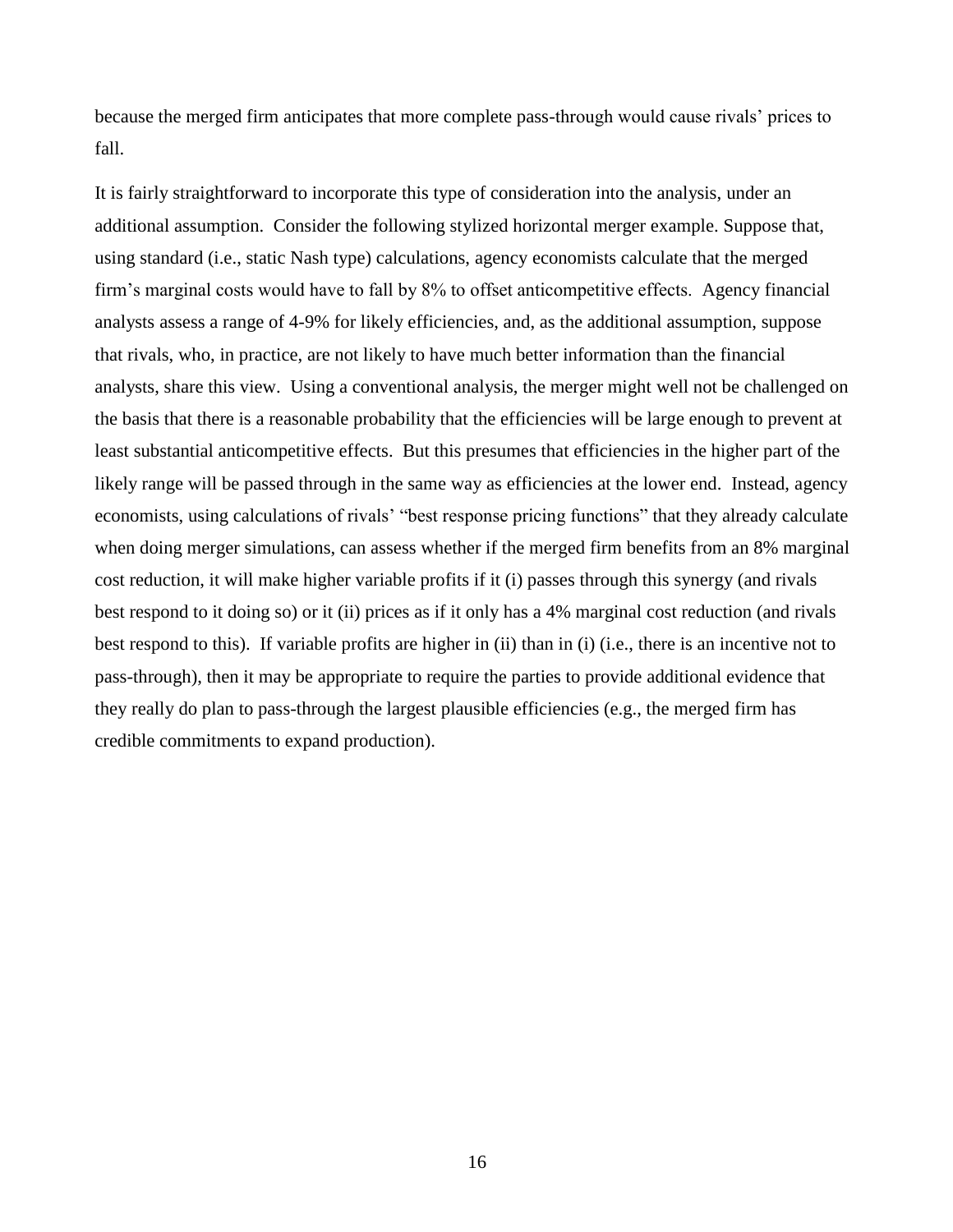### **IV.Entry (RFI 13).**

I believe there is scope to improve the discussion of entry, or product repositioning, that appears in the 2010 HMG.

A. **Clarify When Ease-of-Entry Arguments Are Relevant**. The presentation in Section 9 of the 2010 HMG is unclear about when ease-of-entry arguments are really relevant. Specifically, Section 9 could be read to imply that agencies sometimes engage in the following logic: "the proposed merger will certainly be anticompetitive if we hold the set of firms fixed, but the anticompetitive merger will induce timely entry, so that the merger will not actually be anticompetitive, and may be procompetitive."

I would be surprised if parties have ever made this argument or if agencies have ever taken this position, for at least three reasons: (i) it is unlikely that such a merger would be profitable for the merging firms (a point made by Caradonna et al. (2021)); (ii) everything we know about entry is that it is hard to predict and its success is usually uncertain, whereas the suggested logic seems to imply close to certain success. Of course, this point is implicit in the "likely" and "sufficient" criteria that do appear in the Guidelines, but, in my experience, people often fail to see that the sufficiency is also probabilistic; (iii) if entry was certain to be successful, it would very likely have been profitable before, or without, the merger.

Instead, arguments about entry typically become relevant in two (related) situations: (i) the merger has some probability of being anticompetitive and some probability of being procompetitive. For example, the merger may create the possibility of a very large synergy, but the synergy will only be realized with some probability (for this purpose, assume that success of the synergy project is not under the merged firm's control). If the synergy is not realized, then the possibility of entry, which will be more profitable, may offset some of the expected harm in this "bad state of the world", making the potential upside from allowing the merger to proceed more attractive; (ii) the merger may affect a large number of markets, and, because of synergies, it is expected to be procompetitive in some markets, but it may be anticompetitive in other markets. If it is not possible to create structural remedies for the second group of markets, an agency will likely need to weigh benefits and harms in different markets against each other. The possibility of entry in the markets where the merger may be harmful may alleviate some of these concerns. For example, this scenario may fit airline markets, where many consumers will benefit from larger networks, but some markets may experience the loss of head-to-head competition between the only firms that serve them.

17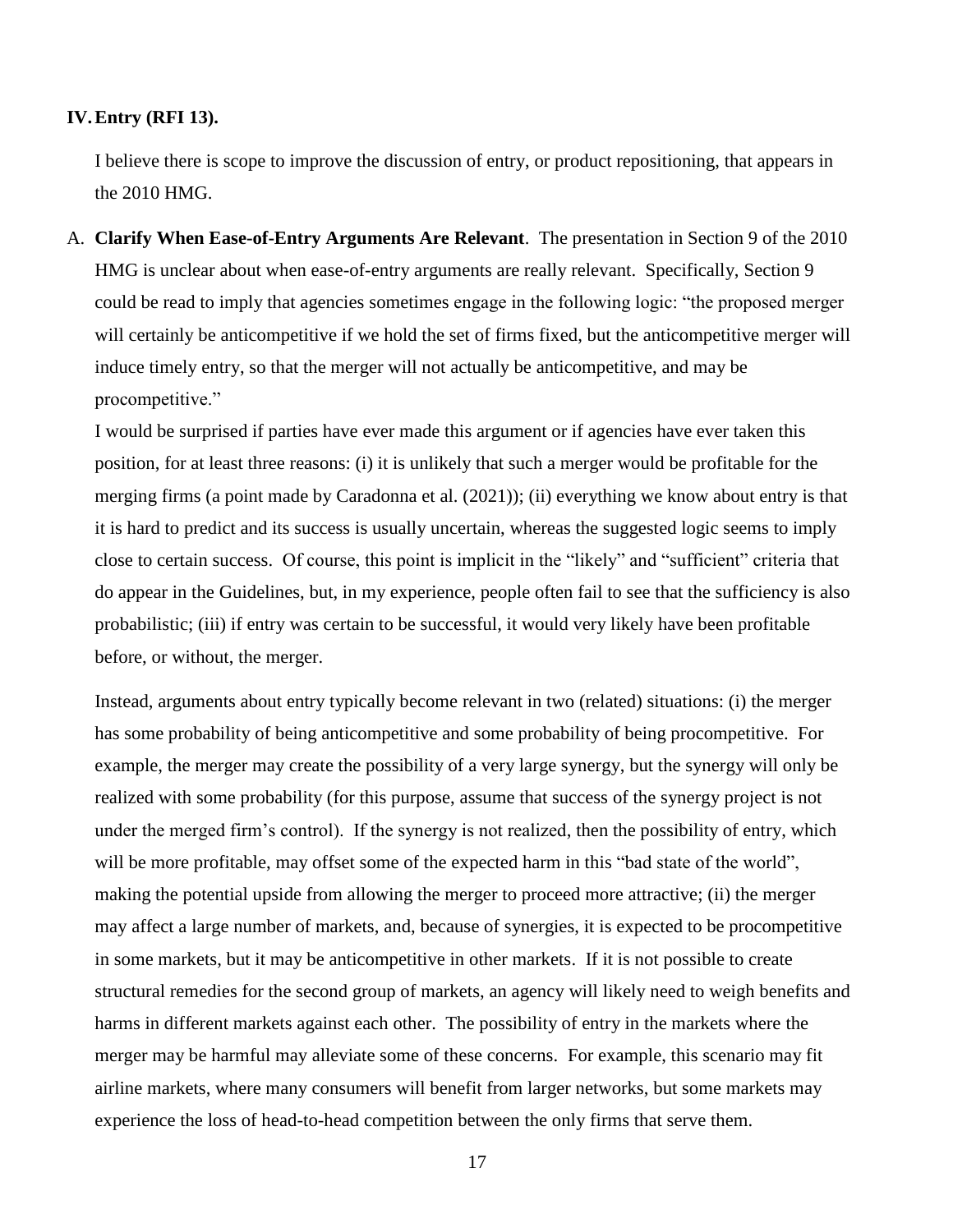B. **Techniques Available For Assessing Entry Arguments.** These two scenarios place an agency in the position of having to weigh a range of possible outcomes. Academic research is beginning to develop methods for prospectively assessing the probability and the effects of post-merger entry or repositioning using the type of probabilistic framework that has been used to study market entry in other contexts.

In this regard, I would highlight Li, Mazur, Park, Roberts, Sweeting and Zhang (2022), who perform merger simulations that allow for service changes using data from the US airline industry. The simulations assess both the probability of service changes and the effectiveness of mergers in constraining the market power of two nonstop carriers that merge. In particular, the paper shows that accounting for the fact that carriers that offered only connecting service before the merger *did not find it profitable to provide nonstop service* can significantly affect assessments of the probability and the effectiveness (at constraining the exercise of market power) of post-merger repositioning. It can also affect the assessed effectiveness of remedies. Ciliberto, Murry and Tamer (2021, also applied to airlines), Yang and Fan (2021a, mobile devices) and Yang and Fan (2021b, craft beer) also provide methodologies for performing merger simulations that allow for changes in entry. $^{11}$ 

Agency economists often assume that the methodologies in these papers are too complicated to be used in merger analysis. These papers do have complicated sections, but the difficulties arise because academic work requires the *estimation* of the parameters of the model. But agencies rarely estimate parameters: instead, they calibrate them or assume values that are consistent with company documents. Once parameters have been chosen, performing the simulations for assessing mergers is often quite simple. I would encourage the agencies to discuss these methods in technical guidance.

C. **Consider Entry In The Context of Auctions (RFI 12b).** The discussion of auctions in the 2010 HMG is contained inside the section on unilateral effects, where the set of rival participants is

<sup>&</sup>lt;sup>11</sup> An important distinction between these papers concerns what entrants know about their quality and marginal costs before they take their entry decisions, and whether the merger simulations "condition on'' the observed market structure in the data. In the airline example, conditioning appears to improve the performance of the simulations at predicting the rates and the effectiveness of repositioning that are observed after actual mergers (Li et al., 2022).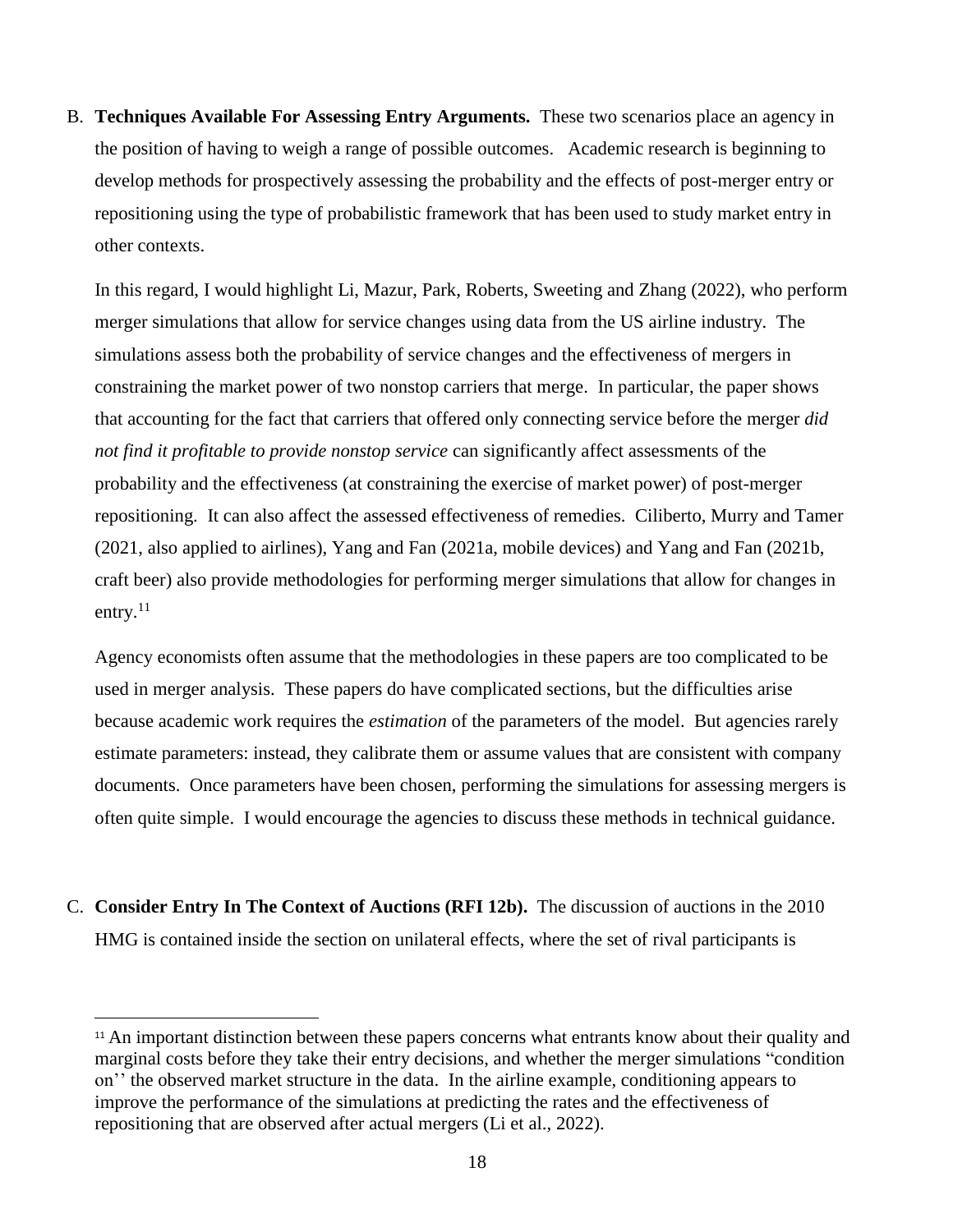implicitly treated as given. However, academic research tells us that entry is often a *very* important margin for determining auction outcomes (Bulow and Klemperer, 1996).

For merger analysis, it is worth noting that auction entry can be thought about in two different ways. In some auctions (e.g., an auction for a timber contract), entry is really a choice of the potential bidders, i.e., they choose to enter based on whether they expect entry to be profitable. This is analogous to how we think about entry in other settings, and some of the considerations suggested above apply. For example, if potential bidders have good information about how competitive they are likely to be, then the most competitive bidders will typically be the ones that enter before a merger, and a merger of two of the strongest bidders is only likely to induce limited new entry. See, for example, related simulations in Sweeting and Bhattacharya (2015).

On the other hand, if an RFP-type of process is used, it may be that it is the *customer* that selects which firms to send the RFP to, and it will often actively select the subset of firms to compete in the final round. In this case, the customer may be able to restore the number of competitors after a merger by asking an additional firm to participate, and the competitive assessment then needs to ask about the competitiveness of the alternative bidders that the customer may select (who may have wanted to enter the final round if they had been asked to).

In some circumstances it may also be appropriate to ask whether the customer could use other auction design tools, such as bid preference programs, to restore some degree of lost competition.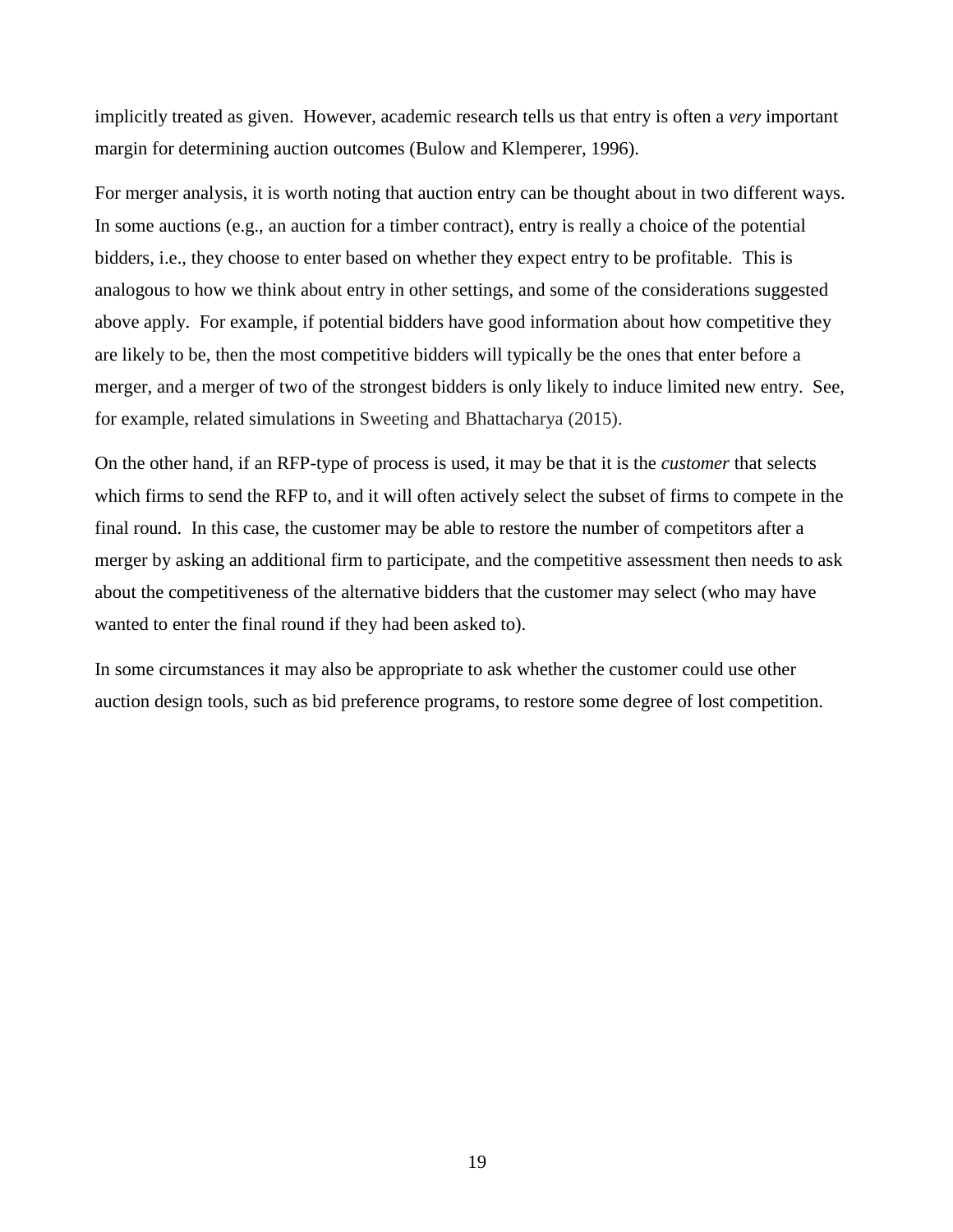#### **V. Other Topics Addressed in the RFI**

A. **Do The Guidelines Focus Too Much On Price? (RFI 2a)** The focus on price results from (a) an understanding that price increases are bad for customers and will be a likely result of competition being diminished; (b) relatively tractable frameworks for analyzing short-run price effects; (c) party documents that will often discuss what the parties think about when setting prices or bids, or the consequences of price competition (e.g., a recognition that a customer was lost because a particular rival bid more aggressively).

In my experience, other margins of competition **are** considered but they are often less amenable to quantitative analysis, partly because it is less credible that their choices can be easily characterized by first-order conditions. However, it is important to remember that the welfare impact of changes in quality or other attributes can be substantially larger than the welfare impact of changes in price alone, even when the impacts are in the same direction (e.g., Fan (2013)). Focusing on other margins may therefore be important when considering a test of whether the loss of competition is substantial.

More generally, I would support greater emphasis in any guidance on "the protection of competition" and the "competitive process", although I view merger enforcement as trying to prevent mergers that will hurt customers. Overemphasizing customer price changes can lead to too much focus on the short-term effects of a merger, and tend to make it somewhat harder to bring cases where, for example, there is a substantial loss of competition in an input market. We should also remember that circumstances change, and one of the key virtues of vigorous competition is that it can facilitate adaptation to these changes, whereas price analysis often assumes that everything apart from the merger is held fixed.

B. **Structural Remedies (RFI 8)**. The RFI asks about procedures for assessing remedies. My view is that the process of negotiating structural remedies has become more complicated in recent years because of (a) discussions about the suitability of particular divestiture buyers (including aspects that seem tangential to their competitive incentives), and (b) concern about the risks associated with a particular remedy. For example, the divestiture of a particular product line to a buyer may require that buyer to transfer a set of production assets to one of its own plants, and there may be concern that the transfer will, for some reason, fail. I believe it is important to separate cases where there are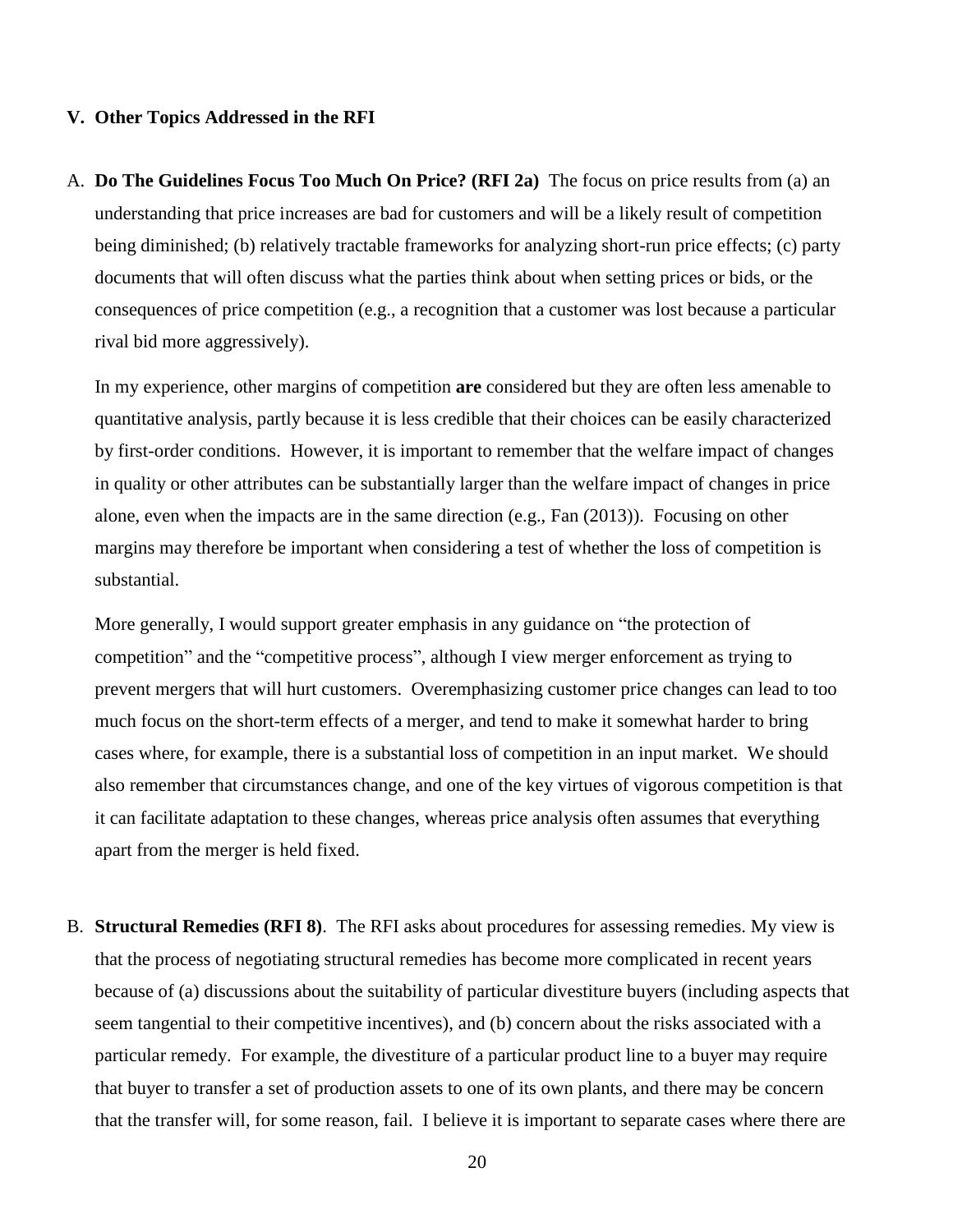concerns about the incentives and the ability (e.g., financial stability) of the buyer, from cases where concerns arise from what might be viewed as "normal business" risk (almost all investments have some probability of going wrong). For normal business risk, I see no reason for agencies to be more risk averse than they would expect customers of the firms to be.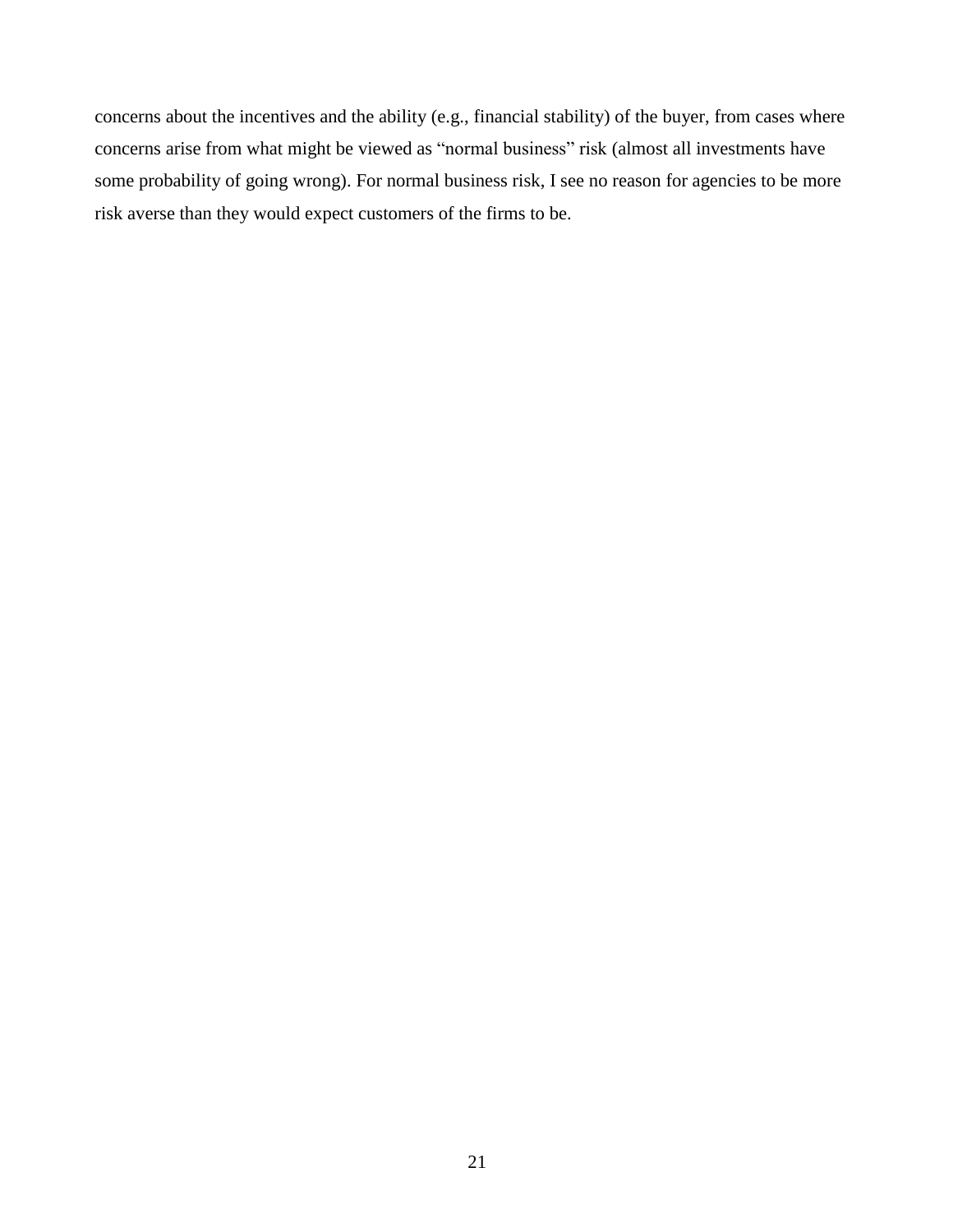### **References**

Blonigen, Bruce A, and Justin R Pierce (2016), "Evidence for the Effects of Mergers on Market Power and Efficiency," National Bureau of Economic Research, no. 22750.

Braguinsky, Serguey, Atsushi Ohyama, Tetsuji Okazaki, and Chad Syverson (2015), "Acquisitions, Productivity, and Profitability: Evidence from the Japanese Cotton Spinning Industry," *American Economic Review*, 105(7), 2086–2119

Bulow, Jeremy and Paul Klemperer (1996), "Auctions versus Negotiations," *American Economic Review*, 86(1), 180-94.

Caradonna, Peter, Nathan Miller and Gloria Sheu (2021), "Mergers, Entry and Consumer Welfare," working paper, Georgetown University

Ciliberto, Federico, Charles Murry and Elie Tamer (2021), "Market Structure and Competition in Airline Markets," *Journal of Political Economy*, 129(11), 2995-3038.

Fan, Ying (2013), "Ownership Consolidation and Product Characteristics: A Study of the US Daily Newspaper Market," *American Economic Review*, 103(5), 1598-1628.

Fan, Ying and Chenyu Yang (2021a), "Competition, Product Proliferation and Welfare," *American Economic Journal: Microeconomics*, 12(2), 99-134.

Fan, Ying and Chenyu Yang (2021b), "Estimating Discrete Games with Many Firms and Many Decisions: An Application to Mergers and Product Variety," working paper, University of Maryland.

Grieco, Paul, Joris Pinkse, and Margaret Slade (2018), "Brewed in North America: Mergers, Marginal Costs, and Efficiency," *International Journal of Industrial Organization*, 59, 24–65.

Groff, James E, Donald Lien, and Jiwei Su (2007), "Measuring Efficiency Gains from Hospital Mergers," *Research in Healthcare Financial Management*, 11(1), 77–90.

Harrington, Joseph E. (2021), "There May Be No Pass-Through of a Merger-Related Cost Efficiency," *Economic Letters*, 208, 110050, 1-4.

Haynes, Michelle, and Steve Thompson (1999), "The Productivity Effects of Bank Mergers: Evidence from the UK Building Societies," *Journal of Banking & Finance*, 23(5), 825–846.

Hortaçsu, Ali, Olivia R. Natan, Hayden Parsley, Timothy Schwieg, and Kevin R. Williams (2021), "Organizational Structure and Pricing: Evidence from a Large US Airline,". National Bureau of Economic Research, no. 29508.

Kulick, Robert B., (2017), "Ready-to-Mix: Horizontal Mergers, Prices, and Productivity," US Census Bureau Center for Economic Studies, no. CES-WP-17-38.